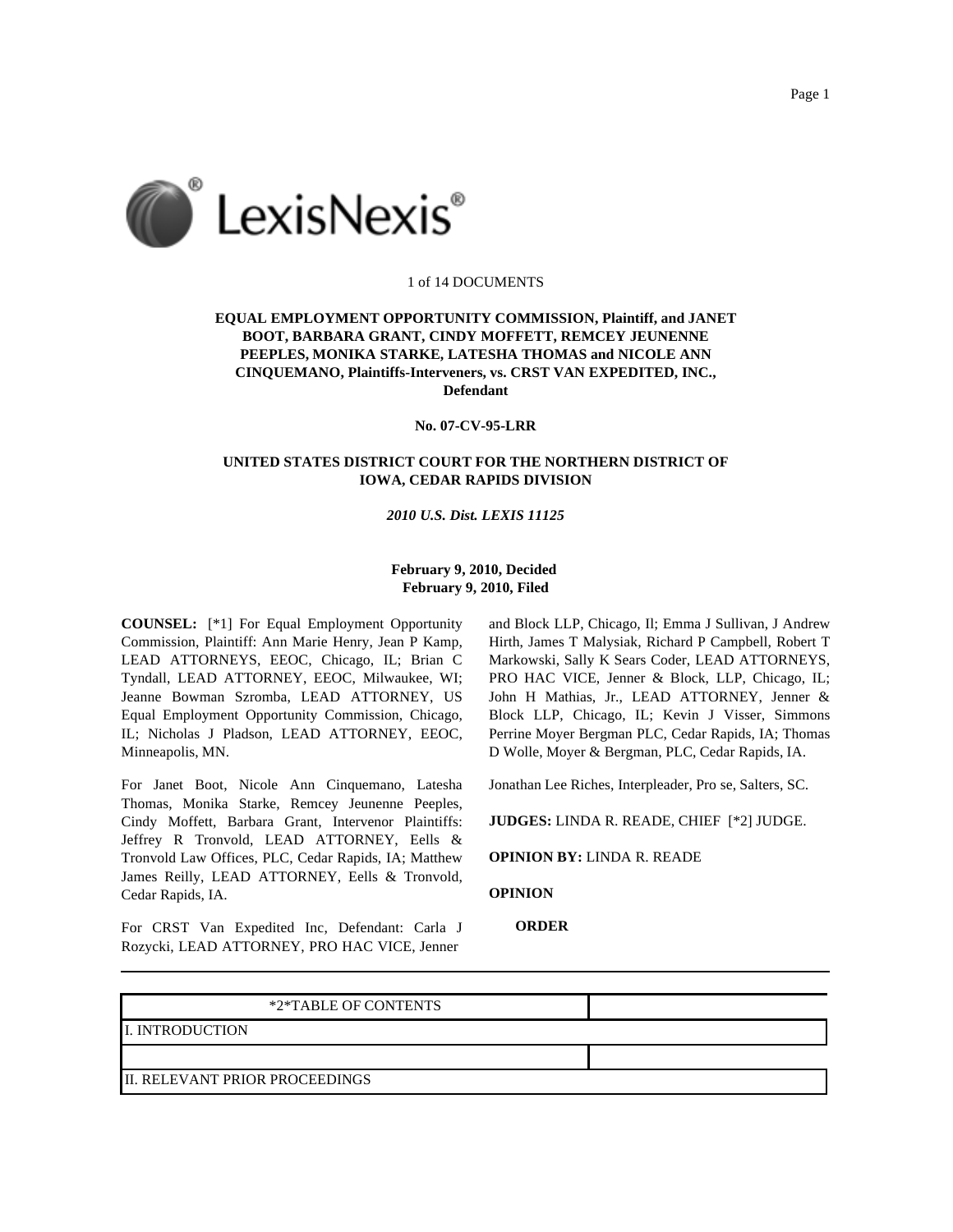| A. Underlying Action                                |  |  |  |  |
|-----------------------------------------------------|--|--|--|--|
| <b>B.</b> Fees and Costs                            |  |  |  |  |
|                                                     |  |  |  |  |
| III. SUBJECT MATTER JURISDICTION                    |  |  |  |  |
|                                                     |  |  |  |  |
| <b>IV. COSTS</b>                                    |  |  |  |  |
|                                                     |  |  |  |  |
| A. Legal Background                                 |  |  |  |  |
| <b>B.</b> Analysis                                  |  |  |  |  |
| 1. Stenographic vs. videotaped depositions          |  |  |  |  |
| 2. Necessity of the videotaped depositions          |  |  |  |  |
|                                                     |  |  |  |  |
| V. ATTORNEYS' FEES & EXPENSES                       |  |  |  |  |
| A. Attorneys' Fees                                  |  |  |  |  |
| 1. Legal background: fees in Title VII cases        |  |  |  |  |
| 2. Attorneys' fees are warranted                    |  |  |  |  |
| 3. Legal background: amount of attorneys' fee award |  |  |  |  |
| 4. Lodestar                                         |  |  |  |  |
| a. Reasonable hourly rate                           |  |  |  |  |
| b. Reasonable hours spent                           |  |  |  |  |
| c. Lodestar amounts                                 |  |  |  |  |
| 5. Summary                                          |  |  |  |  |
| B. Reasonable Out-of-Pocket Expenses                |  |  |  |  |
| 1. Long distance telephone expenses                 |  |  |  |  |
| 2. Messenger and overnight express                  |  |  |  |  |
| 3. Investigator fees                                |  |  |  |  |
| 4. Expert witness fees                              |  |  |  |  |
| 5. Mock jury fees                                   |  |  |  |  |
| 6. Computer legal research                          |  |  |  |  |
| 7. Postage                                          |  |  |  |  |
| 8. Travel and related expenses                      |  |  |  |  |
| 9. Demonstratives exhibits for trial                |  |  |  |  |
| 10. Videotaped depositions                          |  |  |  |  |
| 11. Additional video-related expenses               |  |  |  |  |
| 12. Exemplification and copies of papers            |  |  |  |  |
| 13. Fees for preparation of fee application         |  |  |  |  |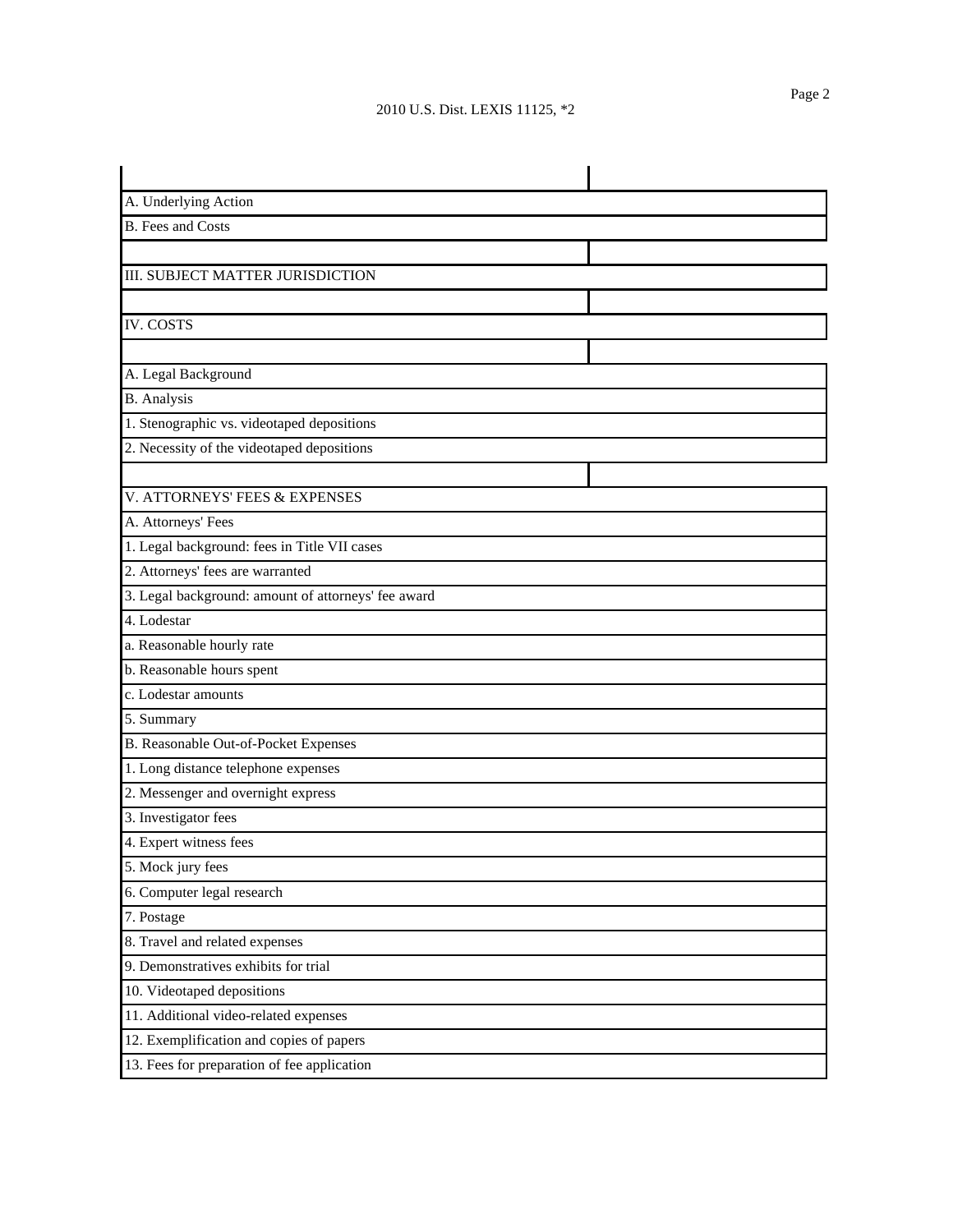## 14. Summary

## VI. CONCLUSION

## *I. INTRODUCTION*

The matters before the court are the "Motion for Attorneys' Fees and Costs Pursuant to *42 U.S.C. § 2000e-5(k)*" ("Fees Motion") (docket no. 282) and the "Motion for Review of the Clerk's Taxation of Costs" [\*3] ("Costs Motion") (docket no. 306) filed by Defendant CRST Van Expedited, Inc. ("CRST").

### *II. RELEVANT PRIOR PROCEEDINGS*

### *A. Underlying Action*

The Equal Employment Opportunity Commission ("EEOC") brought this case in its own name pursuant to *Section 706*, *42 U.S.C. § 2000e-5*, of Title VII of the Civil Rights Act of 1964, *42 U.S.C. § 2000e et seq.* ("Title VII"). The EEOC filed suit on behalf of approximately 270 allegedly aggrieved women that it contended CRST subjected to sex discrimination in violation of Title VII. Ultimately, the EEOC made approximately 150 of the 270 allegedly aggrieved women available for deposition. Because the EEOC did not make the remaining women available to CRST for deposition, the court held that the EEOC could not seek relief for them.

In its complaint, the EEOC pled a violation of *§ 706*. The EEOC did not plead a violation of *§ 707*--the traditional vehicle used to assert a "pattern or practice" claim. As this case progressed, however, it became clear that the EEOC was asserting a "pattern or practice claim" against CRST. On April 30, 2009, the court entered an Order ("Pattern or Practice Order") (docket no. 197) in which it assumed that either: "(1)  $\frac{8}{706}$  permit[ted] [\*4] the EEOC to pursue a pattern or practice claim  $\ldots$  or (2) the EEOC ha[d] constructively amended its complaint to assert a§707 claim against CRST in this lawsuit in addition to its § 706 claim." Pattern or Practice Order at 26. With this assumption in mind, the court dismissed the EEOC's purported pattern or practice claim against CRST. *See* Pattern or Practice Order at 67 ("To the extent that the EEOC asserts a 'pattern or practice claim' in this

litigation against CRST, such claim is DISMISSED WITH PREJUDICE.").

In rulings on a series of summary judgment motions, the court considered the merits of most of the approximately 150 allegedly aggrieved persons' allegations. Ultimately, the court held that CRST could not be held liable for the allegations of the majority of these women and barred the EEOC from seeking relief on their behalf at trial. *See* Orders at docket nos. 197, 223, 225, 251, 256 and 258. The court's disposition of these summary judgment motions left 67 allegedly aggrieved persons remaining in the EEOC's action.

On August 13, 2009, the court entered an Order ("Order on Motion to Show Cause") (docket no. 263) in which it dismissed the EEOC's Complaint because "the EEOC [\*5] wholly abandoned its statutory duties as to the remaining 67 allegedly aggrieved persons in this case." Order on Motion to Show Cause at 31. Specifically, the court found that "the EEOC did not conduct *any* investigation of the specific allegations of the allegedly aggrieved persons for whom it seeks relief at trial before filing the Complaint--let alone issue a reasonable cause determination as to those allegations or conciliate them." *Id.* (emphasis in original). The court concluded that "[t]he EEOC's failure to investigate the claims of the 67 allegedly aggrieved persons deprived CRST of a meaningful opportunity to engage in conciliation and foreclosed any possibility that the parties might settle all or someof this dispute without the expense of a federal lawsuit." *Id.* at 36. Consequently, the court barred the EEOC from seeking relief on behalf of the 67 allegedly aggrieved persons. In the Order, the court noted that CRST was a "prevailing party" and stated that "CRST may file an application for attorneys' fees from the EEOC[.]" *Id.* at 40. On October 1, 2009, the Clerk of Court entered Judgment (docket no. 279) in favor of CRST.

## *B. Fees and Costs*

On October 16, 2009, CRST filed a [\*6] Bill of Costs (docket no. 280). In its Bill of Costs, CRST sought \$ 355,142.22 in costs incurred in this lawsuit. This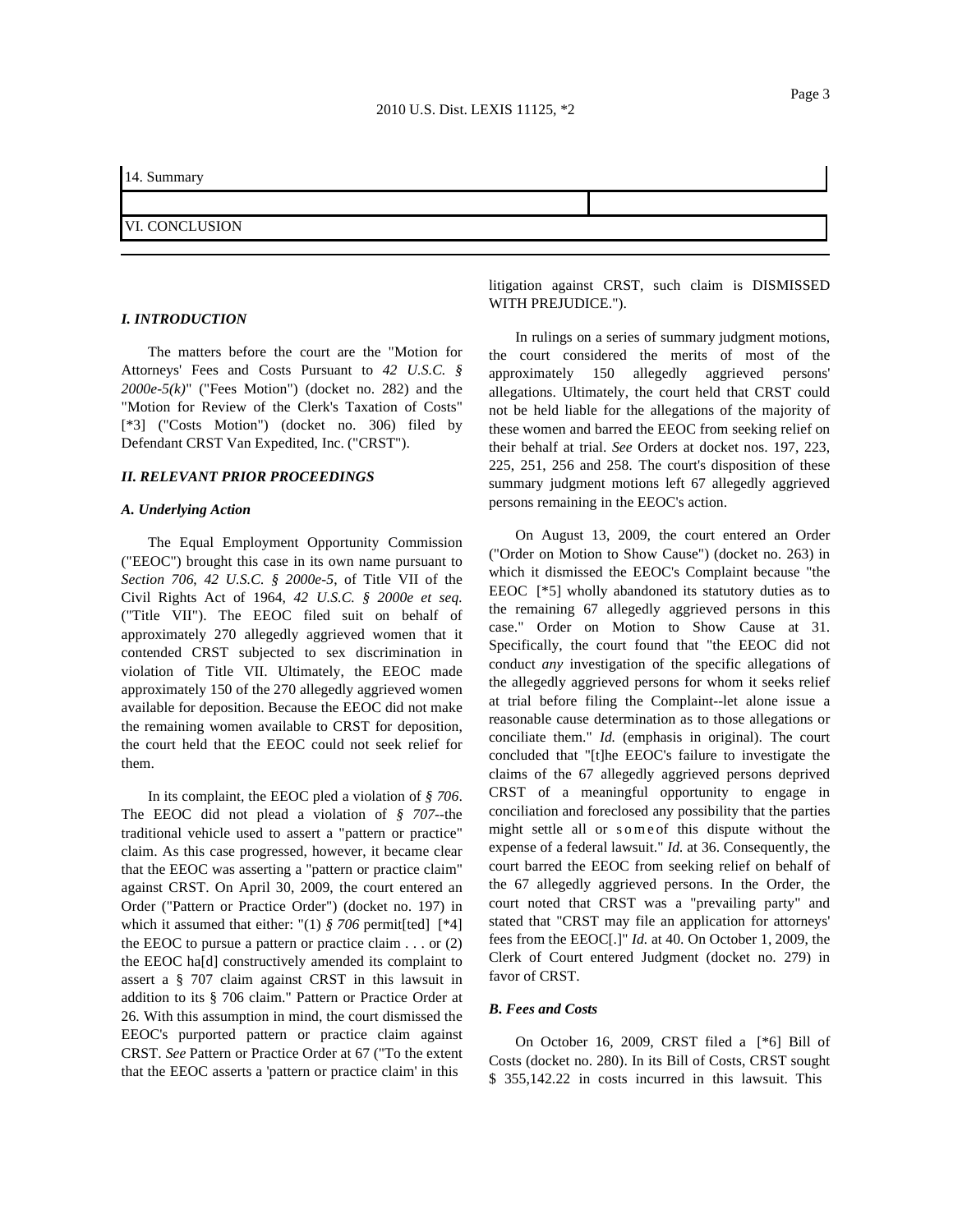amount included fees of the Clerk of Court, court reporter fees, witness fees and exemplification and copy fees. On October 30, 2009, CRST filed the Fees Motion. In the Fees Motion, CRST requested \$ 7,633,397.77 in attorneys' fees and \$ 569,564.64 in expenses that are not recoverable as "costs" under *28 U.S.C. § 1920*.

On November 4, 2009, the EEOC filed a "Resistance to Defendant CRST's Bill of Costs" ("Bill of Costs Resistance") (docket no. 286).  $1$  On November 13, 2009, CRST filed a "Reply to EEOC's Resistance to Defendant CRST's Bill of Costs" ("Bill of Costs Reply") (docket no. 294).

> 1 The EEOC originally filed a Resistance to CRST's Bill of Costs on November 2, 2009 (docket no. 285). However, at the request of CRST's counsel, the EEOC filed an amended version to make a minor clarification.

On November 16, 2009, the EEOC filed a Resistance to the Fees Motion ("Fees Resistance") (docket no. 295). On November 30, 2009, CRST filed a Reply in support of the Fees Motion ("Fees Reply") (docket no. 300). In the Fees Reply, CRST also slightly reduced the amount it seeks in [\*7] attorneys' fees from \$ 7,633,397.77 to \$ 7,624,546.47.

On December 1, 2009, the Clerk of Court ("Clerk") entered a "Taxation of Costs" (docket no. 303). The Clerk taxed costs in CRST's favor in the amount of \$ 92,842.21. The Clerk denied \$ 262,300.01 of CRST's claimed costs.

On December 8, 2009, CRST filed the Costs Motion. In the Costs Motion, CRST seeks \$ 70,855.52 in costs for videotaping depositions, which the Clerk denied in the Taxation of Costs. On December 14, 2009, the EEOC filed a Resistance to the Costs Motion ("Costs Resistance") (docket no. 310). On December 18, 2009, CRST filed a Reply in support of the Costs Motion ("Costs Reply") (docket no. 312).

On December 22, 2009, CRST filed a "Supplemental Statement in Support of its Motion for Attorneys' Fees and Costs Pursuant to *42 U.S.C. § 2000e-5(k)*" ("Fees Supplement") (docket no. 315). In the Fees Supplement, CRST seeks to recover as part of its attorneys' fee award the remainder of its claimed expenses that the Clerk denied in the Taxation of Costs, in the amount of \$ 176,444.79. CRST also seeks to recover \$ 70,855.52 for videotaping depositions as part of the fee award, if the

court declines to award this amount as a cost [\*8] pursuant to the Costs Motion. In sum, CRST seeks \$ 7,624,546.47 in attorneys' fees and \$ 816,864.95 in expenses.

### *III. SUBJECT MATTER JURISDICTION*

On November 30, 2009, the EEOC filed a Notice of Appeal ("Notice") (docket no. 298). The Notice "divests [the court] of jurisdiction over aspects of the case that are the subject of the appeal." *United States v. Queen, 433 F.3d 1076, 1077 (8th Cir. 2007)* (per curiam). The amount of attorneys' fees and costs to award Plaintiffs is not a subject of the Notice. Accordingly, the court finds it has subject matter jurisdiction over the Motions. *See, e.g., Lorenz v. Valley Forge Ins. Co., 23 F.3d 1259, 1260-61 (7th Cir. 1994)* (Easterbrook, J.) ("[C]osts are appealable separately from the merits; a district court may award costs even while the substantive appeal is pending."); *Rothenberg v. Sec. Mgmt. Co., 677 F.2d 64, 64 (11th Cir. 1982)* (same).

## *IV. COSTS*

On October 16, 2009, CRST filed a Bill of Costs in which it sought \$ 355,142.22 in costs. On December 1, 2009, the Clerk taxed costs against the EEOC and in favor of CRST's in the total amount of \$ 92,842.21. The Clerk refused to tax costs in CRST's favor for its attorneys' pro hac vice fees, the costs [\*9] related to videotaped depositions and fees for printing and/or copying.

#### *A. Legal Background*

In deciding an issue relating to costs, the court must consult both *Federal Rule of Civil Procedure 54(d)*, which gives the court the power to tax "costs" to a prevailing party and *28 U.S.C. § 1920*, which defines "costs." *Crawford Fitting Co. v. J.T. Gibbons, Inc., 482 U.S. 437, 440, 107 S. Ct. 2494, 96 L. Ed. 2d 385 (1987)*. *Federal Rule of Civil Procedure 54(d)* provides that, "[u]nless a federal statute, these rules, or a court order provides otherwise, costs--other than attorney's fees--should be allowed to the prevailing party." *Fed. R. Civ. P. 54(d)(1)*. "*Rule 54* represents a codification of the presumption that the prevailing party is entitled to costs." *Martin v. Daimler Chrysler Corp., 251 F.3d 691, 696 (8th Cir. 2001)* (quotations omitted); *see also Ex parte Peterson, 253 U.S. 300, 315-17, 40 S. Ct. 543, 64 L. Ed. 919 (1920)* (discussing common law of costs). In other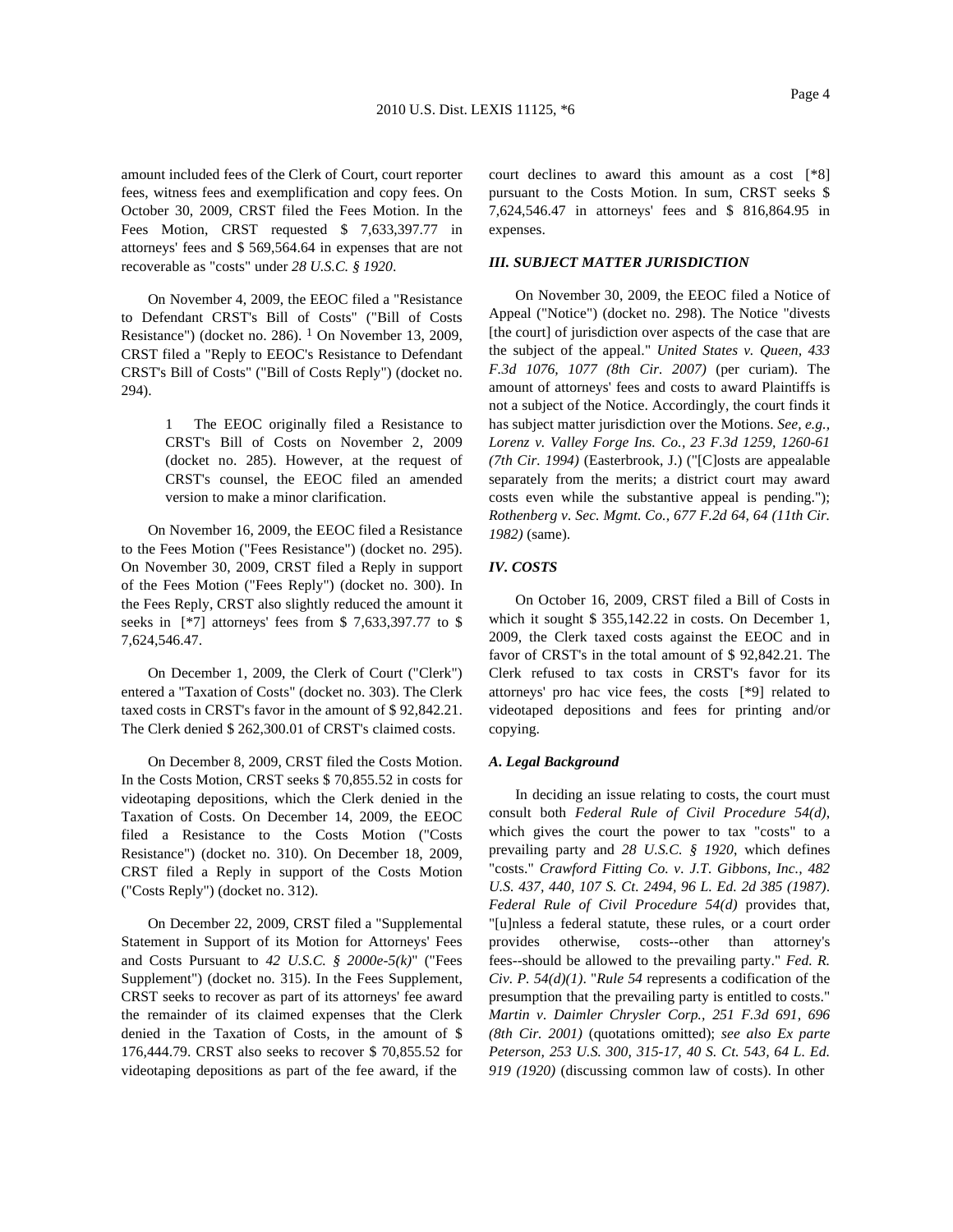words, "[t]he losing party bears the burden of overcoming the presumption that the prevailing party is entitled to costs[.]" *168th & Dodge, L.P. v. Rave Reviews Cinemas, L.L.C., 501 F.3d 945, 958 (8th Cir. 2007)*. Despite the presumption, exactly which costs will be awarded is a matter left [\*10] to the discretion of the district court. *Poe v. John Deere Co., 695 F.2d 1103, 1108-09 (8th Cir. 1982)*. However, "the district court must provide a rationale for denying the prevailing party's claim for costs." *Thompson v. Wal-Mart Stores, Inc., 472 F.3d 515, 517 (8th Cir. 2006)*.

Title *28, United States Code, Section 1920* expressly identifies the expenses a court may tax as costs against a losing party. *Crawford Fitting, 482 U.S. at 440*. In relevant part, the statute provides:

> A judge ...of any court of the United States may tax as costs the following:

> > (1) Fees of the clerk and marshal;

(2) Fees for printed or electronically recorded transcripts necessarily obtained for use in the case;

(3) Fees and disbursements for printing and witnesses;

(4) Fees for exemplification and the costs of making copies of any materials where the copies are necessarily obtained for use in the case;

(5) Docket fees under [§] 1923 of this title;

(6) Compensation of court appointed experts[.]

*28 U.S.C. § 1920*. "[T]he Supreme Court has held that '*absent explicit statutory* or contractual *authorization* for the taxation of the expenses of a litigant's witness as costs, federal courts are bound by the limitations set

[\*11] out in *28 U.S.C. § 1821* and *§ 1920*.'" *Neosho R-V Sch. Dist. v. Clark, 315 F.3d 1022, 1031 (8th Cir. 2003)* (quoting *Crawford Fitting, 482 U.S. at 445*) (emphasis in *Neosho*).

### *B. Analysis*

In the Costs Motion, CRST asks the court to review only the Clerk's decision to deny CRST "\$ 70,855.52 in costs for videotaped depositions necessarily obtained for use in this litigation." 2 CRST Brief in Support of Costs Motion ("Costs Motion Brief") (docket no. 306-1), at 1. The EEOC resists the Costs Motion in its entirety and asks the court to "affirmthe Order of the Clerk of Court." Costs Resistance at 1. All of the depositions taken by CRST in this case were videotaped and stenographically transcribed. The Clerk taxed costs for reporting services and transcripts but concluded, in part based on this court's decision in *Rakes v. Life Investors Ins. Co. of Am., No. 06-CV-99-LRR, 2008 U.S. Dist. LEXIS 91231, 2008 WL 4852932 (N.D. Iowa Nov. 7, 2008)* (Reade, C.J.) *abrogated in part on other grounds by Craftsmen Limousine, Inc. v. Ford Motor Co., 579 F.3d 894 (8th Cir. 2009)*, that the costs associated with the videotaping of depositions were "not allowed as ordinary expenses." Taxation of Costs at 2.

> 2 As previously noted, CRST seeks [\*12] the remainder of the unawarded costs as expenses in the Fees Motion.

The EEOC argues that a "prevailing party may claim costs for stenographic deposition transcripts or videotaped depositions, but not both." Costs Resistance at 3. The EEOC also asserts that the videotaped depositions were not "necessary to preserve the testimony of unavailable witnesses or for any reason other than the preference of [CRST's] counsel." *Id.* at 4. CRST argues that costs for both stenographic transcripts and videotapes of the depositions are recoverable under *28 U.S.C. § 1920*. CRST also contends that the videotaped depositions were necessary in this case.

The court shall first consider whether, under the facts of this case, costs are recoverable for both stenographic transcripts and videotaped depositions. Then, the court shall consider whether videotaped depositions were necessarily obtained for use in this case.

## *1. Stenographic vs. videotaped depositions*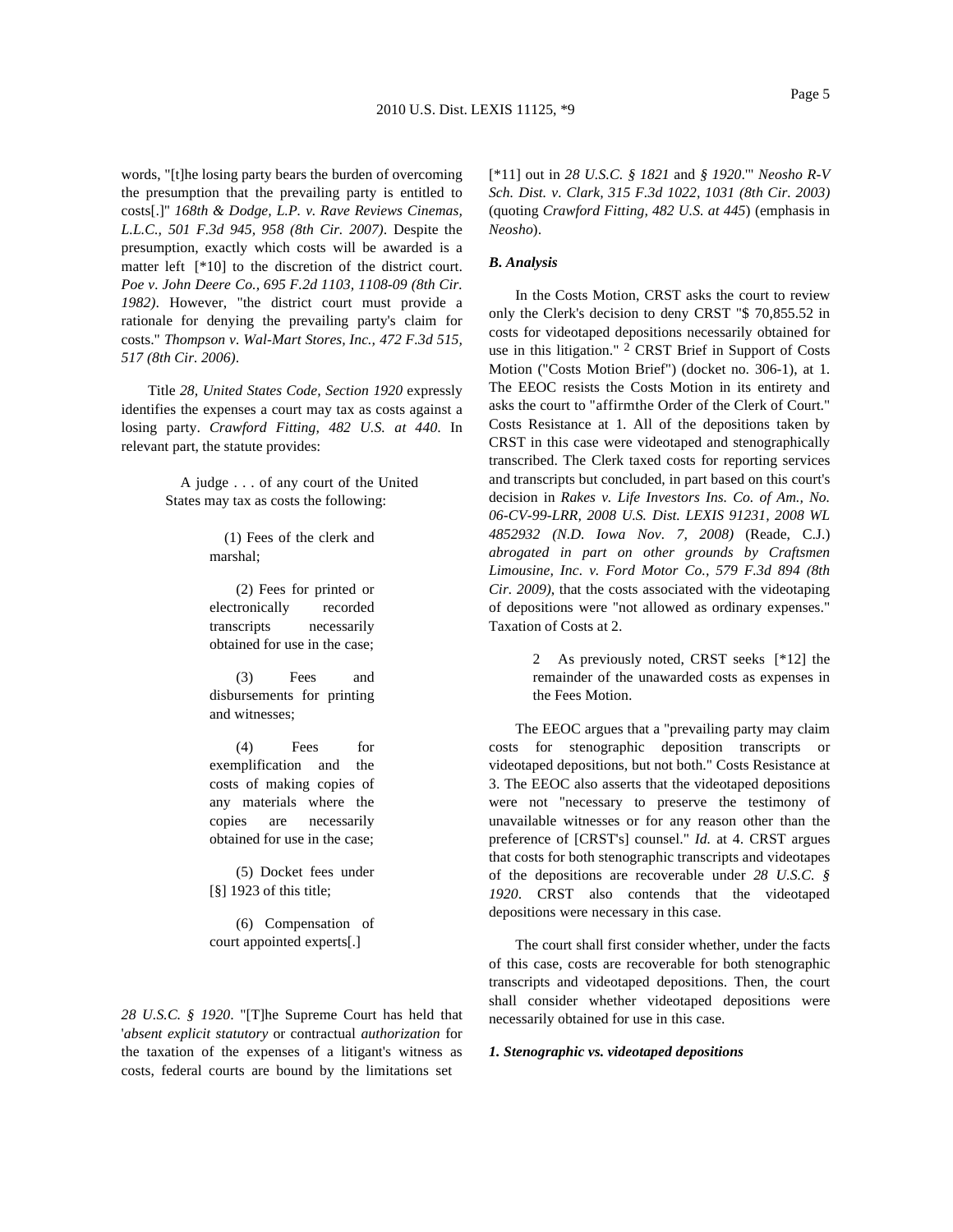In *Rakes,* this court allowed costs for stenographic deposition transcripts but declined to allow costs for video recording the same depositions. *2008 U.S. Dist. LEXIS 91231, 2008 WL 4852932, at \*7*. In doing so, this court noted that the depositions were taken in "phase I of the discovery [\*13] process where the issue was class certification and not the merits of the cause of action and thus the court [was] not convinced [the] depositions would have had use at trial." *Id.* The court concluded that the "video record duplicates the stenographic record and it would not be fair to tax the costs for both, especially because there [was] no showing that any of the witnesses deposed were likely unavailable for hearing/trial or that videotaping the witnesses was the mosteconomical way for the witness to testify." *Id.*

Subsequent to *Rakes,* the Eighth Circuit Court of Appeals held that "video depositions are included [as taxable costs] under *§ 1920*." *Craftsmen Limousine, Inc. v. Ford Motor Co., 579 F.3d 894, 898 (8th Cir. 2009)*. In *Craftsmen,* the Eighth Circuit Court of Appeals noted that *§ 1920* did not "specifically authorize video-deposition costs," but reasoned that such costs are taxable because the Federal Rules of Civil Procedure "authorize[] video depositions as an alternative to traditional stenographic depositions, which *§ 1920* does authorize." *Id. at 897*. However, *Craftsmen* did not address the issue presented here, that is,whether costs may be taxed for *both* stenographic and [\*14] video depositions.

Complicating matters further, Congress amended the language of *§ 1920(2)* in 2008. In both *Rakes* and *Craftsmen,* the prior version of the statute was at issue, which provided that the court may tax as costs the "[f]ees of the court reporter for all or any part of the stenographic transcript necessarily obtained for use in the case[.]" *28 U.S.C. § 1920(2) (1978)*. The current version, in contrast, specifically refers to video transcripts and states that the court may tax as costs the "[f]ees for *printed or electronically recorded transcripts* necessarily obtained for use in the case[.]" *28 U.S.C. § 1920(2)* (emphasis added).

The EEOC argues that the "plain language" of the amended *§ 1920(2)* provides that CRST cannot recover costs for both video transcripts and stenographic transcripts because the statute describes the recoverable item as "printed *or* electronically recorded transcripts[.]" *Id.* In response, CRST relies on *Craftsmen* for the general proposition that video recording fees are recoverable

costs. 3 CRST argues that *§ 1920*, as amended, does not preclude recovery for both costs, and asserts that the following district court decisions support an award of both costs: [\*15] *Avante Int'l Tech. Corp. v. Premier Election Solutions, Inc., No. 4:06cv0978 TCM, 2009 U.S. Dist. LEXIS 93522, 2009 WL 3259613, at \*3 (E.D. Mo. Oct. 7, 2009)* (allowing costs for both transcripts and video depositions); *Advanced Software Design Corp. v. Fiserv, Inc., No. 4:07CV185 CDP, 2009 U.S. Dist. LEXIS 99216, 2009 WL 3429584, at \*1 (E.D. Mo. Oct. 23, 2009)* (same). The court disagrees. In both *Avante* and *Advanced Software,* the district court applied the *prior* version of *§ 1920(2)*. *Avante, 2009 U.S. Dist. LEXIS 93522, 2009 WL 3259613, at \*3*; *Advanced Software, 2009 U.S. Dist. LEXIS 99216, 2009 WL 3429584, at \*1*. Neither case mentions or discusses the 2008 amendment to the statute.

> 3 CRST also notes that, in reaching its decision in *Craftsmen,* the Eighth Circuit Court of Appeals cited decisions of three Circuit Courts of Appeals that permitted recovery for both stenographic transcripts and video costs. *See Littlev. Mitsubishi Motors N. Am., Inc., 514 F.3d 699, 701-02 (7th Cir. 2008)* (allowing costs for both transcription and videotaping of same depositions); *Tilton v. Capital Cities/ABC, Inc., 115 F.3d 1471, 1478 (10th Cir. 1997)* (holding that district court did not abuse its discretion in taxing costs of both transcription and videotaping of seven depositions); *see also Morrison v. Reichhold Chems., 97 F.3d 460, 464-65 (11th Cir. 1996)* [\*16] (holding that "when a party notices a deposition to be recorded by nonstenographic means, or by both stenographic and nonstenographic means, and no objection is raised at that time by the other party  $\dots$  it is appropriate under *§ 1920* to award the cost of conducting the deposition in the manner noticed"). The current version of *§ 1920* was not before the Courts of Appeals in these decisions and the issue presented here was not before the Eighth Circuit Court of Appeals in *Craftsmen.*

The court declines to award CRST the costs for videotaped depositions in addition to the costs for stenographic transcripts. The amended version of *§ 1920(2)* permits costs for "[f]ees for printed *or* electronically recorded transcripts necessarily obtained for use in the case[.]" *28 U.S.C. § 1920(2)* (emphasis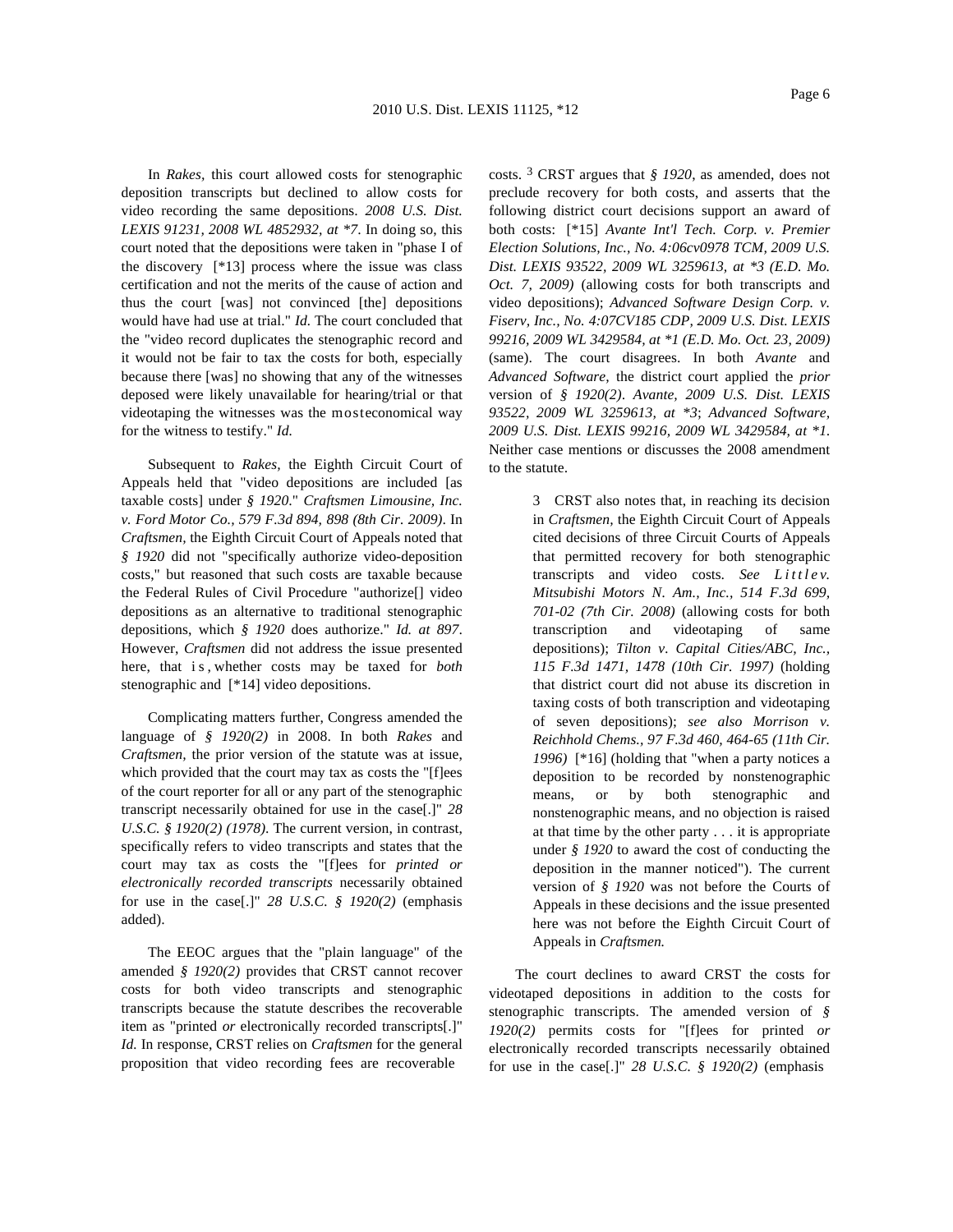added). In light of the use of the disjunctive in the amended language, the court determines that costs are taxable for either stenographic transcription *or* videotaped depositions--not both. *See United States v. Smith, 35 F.3d 344, 346 (8th Cir. 1994)* ("The ordinary usage of the word 'or' is disjunctive, indicating an alternative. Construing the word 'or' to mean 'and' is conjunctive, and is clearly [\*17] in contravention of its ordinary usage."); *see also Reiter v. Sonotone Corp., 442 U.S. 330, 339, 99 S. Ct. 2326, 60 L. Ed. 2d 931 (1979)* (stating that, in construing a statute, courts are obliged to give effect, if possible, to every word Congress used, including "or"). It would be contrary to the plain language of *§ 1920* to allow CRST to recover costs for both stenographic transcripts and video costs for the same depositions. Accordingly, the court shall deny the Costs Motion.

### *2. Necessity of the videotaped depositions*

Even if the court found that costs were taxable for both stenographic transcripts and video recordings, the court would not allow costs for video depositions because they were not "necessarily obtained for use in this case." *28 U.S.C. § 1920(2)*. CRST argues that the video depositions were "necessarily obtained for use at trial due to the large number of allegedly aggrieved individuals, whom CRST might have called adversely by presenting their videotaped testimony or impeached at trial with their videotapes." Bill of Costs Reply at 6. However, as the EEOC observes, "CRST has not identified a single EEOC class member who indicated that she would be unable to travel to, or testify at the scheduled trial [\*18] in Cedar Rapids, Iowa." Costs Resistance at 4. CRST fails to rebut this claim. CRST argues that the video recordings would be more convenient and better show the deponent's credibility and demeanor. On these facts, the court concludes that the video recordings of the depositions were not necessary in this case. CRST has not offered any persuasive explanation as to why the stenographic transcripts would be insufficient for the purposes it identifies, much less why *both* stenographic transcripts *and* video recordings of the depositions might be needed. Accordingly, the court shall deny the Costs **Motion** 

## *V. ATTORNEYS' FEES & EXPENSES*

#### *A. Attorneys' Fees*

CRST seeks \$ 7,624,546.47 in attorneys' fees. The

court first considers whether an award of attorneys' fees is warranted. Then, the court shall consider the amount of any award.

### *1. Legal background: fees in Title VII cases*

## Title VII provides that:

In any action or proceeding under this subchapter the court, in its discretion, may allow the prevailing party, other than the Commission or the United States, a reasonable attorney's fee (including expert fees) as part of the costs, and the Commission and the United States shall be liable for costs the [\*19] same as a private person.

*42 U.S.C. § 2000e-5(k)*. The court previously found that CRST is a "prevailing party" as to the EEOC. Order on Motion to Show Cause at 40. Accordingly, Title VII provides that the court may award CRST a "reasonable attorney's fee." *Id.*

In interpreting this provision, "the Supreme Court has distinguished between prevailing Title VII plaintiffs and prevailing Title VII defendants." *Marquart v. Lodge 837, Int'l Ass'n of Machinists and Aerospace Workers, 26 F.3d 842, 848 (8th Cir. 1994)*.Adistrict court may award attorneys' fees to a prevailing plaintiff "'in all but very unusual circumstances[.]'" *Id.* (quoting *Albemarle Paper Co. v. Moody, 422 U.S. 405, 415, 95 S. Ct. 2362, 45 L. Ed. 2d 280 (1975))*. However, an award of attorneys' fees to a prevailing defendant is appropriate in much more limited circumstances.

In *Christiansburg Garment Co. v. EEOC, 434 U.S. 412, 98 S. Ct. 694, 54 L. Ed. 2d 648 (1978)*, the Supreme Court outlined the principles that guide a district court's discretion when it decides whether to grant attorneys' fees to a prevailing defendant in a Title VII case. The Court explained:

> [A] district court may in its discretion award attorney's fees to a prevailing defendant in a Title VII case upon a finding that the [\*20] plaintiff's action was frivolous, unreasonable, or without foundation, even though not brought in subjective bad faith.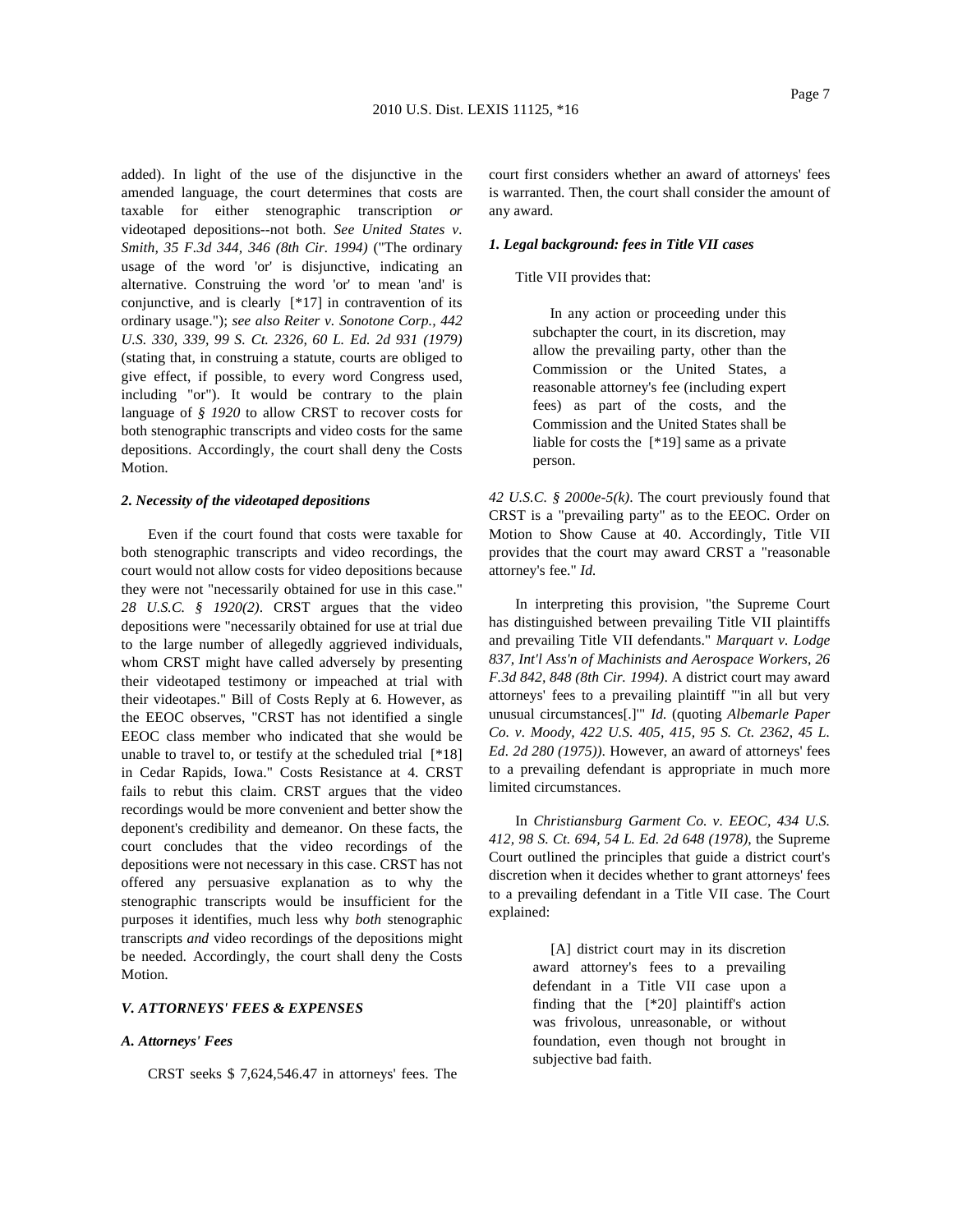In applying these criteria, it is important that a district court resist the understandable temptation to engage in *post hoc* reasoning by concluding that, because a plaintiff did not ultimately prevail, his [or her] action must have been unreasonable or without foundation. This kind of hindsight logic could discourage all but the most airtight claims, for seldom

*Id. at 421-22*. The Eighth Circuit Court of Appeals has explained that this standard is designed "[t]o discourage the litigation of frivolous, unreasonable, groundless, or vexatious claims, but without discouraging the rigorous enforcement of federal rights under Title VII." *Marquart, 26 F.3d at 849*.

can a prospective plaintiff be sure of

### *2. Attorneys' fees are warranted*

ultimate success.

CRST contends that it is entitled to an award of attorneys' fees because the EEOC "engaged in an unreasonable and vexatious course of proceeding, heedless of the fundamental principles of Title VII." CRST's Petition in Support of the Motion ("CRST Fees Brief") (docket no. 282-22), at 5. Specifically, CRST argues that the EEOC's [\*21] failure to investigate, make a reasonable cause determination and attempt to conciliate the specific allegations of the 67 allegedly aggrieved persons prior to filing the Complaint was unreasonable and vexatious.

The EEOC first argues that it "had a strong basis for alleging class-wide sex harassment was occurring at CRST." Fees Resistance at 3. The EEOC points out that several claims survived motions for summary judgment and that the court acknowledged in its Order that "dozens of potentially meritorious sexual harassment claims may now never see the inside of a courtroom" due to the EEOC's failure to investigate and conciliate those claims. *Id.* at 4-5 (citing Order at 38). The EEOC also asserts that "[t]he theory upon which the [c]ourt dismissed [the] EEOC's [C]omplaint is one that had never been used by any court contemplating an EEOC sex harassment case brought on behalf of a group of women." *Id.* at 5. Thus, the EEOC contends that it had "no reason to anticipate dismissal on the basis of a flawed conciliation." *Id.*

The court finds that an award of fees is warranted in this case under the *Christiansburg* standard. The EEOC's

failure to investigate and attempt to conciliate the individual [\*22] claims constituted an unreasonable failure to satisfy Title VII's prerequisites to suit. As the court observed in its Order on Motion to Show Cause:

> . The EEOC did not investigate the specific allegations of any of the 67 allegedly aggrieved persons until after the Complaint was filed. For example, the EEOC did not interview any witnesses or subpoena any documents to determine whether any of their allegations were true.

> . The EEOC did not identify any of the 67 allegedly aggrieved persons as members of the Letter of Determination's "class" until after it filed the Complaint. Indeed, prior to filing the Complaint, CRST enquired as to the size of the "class" and the EEOC responded that it did not know.

. The EEOC did not make a reasonable cause determination as to the specific allegations of any of the 67 allegedly aggrieved persons prior to filing the Complaint. Indeed, at the time the EEOC issued the Letter of Determination on July 12, 2007, 27 of the remaining 67 allegedly aggrieved persons *had not yet been sexually harassed.* Indeed, most of these 27 women alleged they were sexually harassed *after the instant lawsuit was filed.* Although 38 of the remaining 40 allegedly aggrieved persons [\*23] allege they were sexually harassed before the EEOC issued the Letter of Determination on July 12, 2007, the EEOC admits that it was not even aware of their allegations until after the filing of the Complaint. The EEOC used discovery in the instant lawsuit to find them.

. The EEOC did not attempt to conciliate the specific allegations of the allegedly aggrieved persons prior to filing the Complaint.

Order on Motion to Show Cause at 31-32. The court relies on these findings to conclude that the EEOC's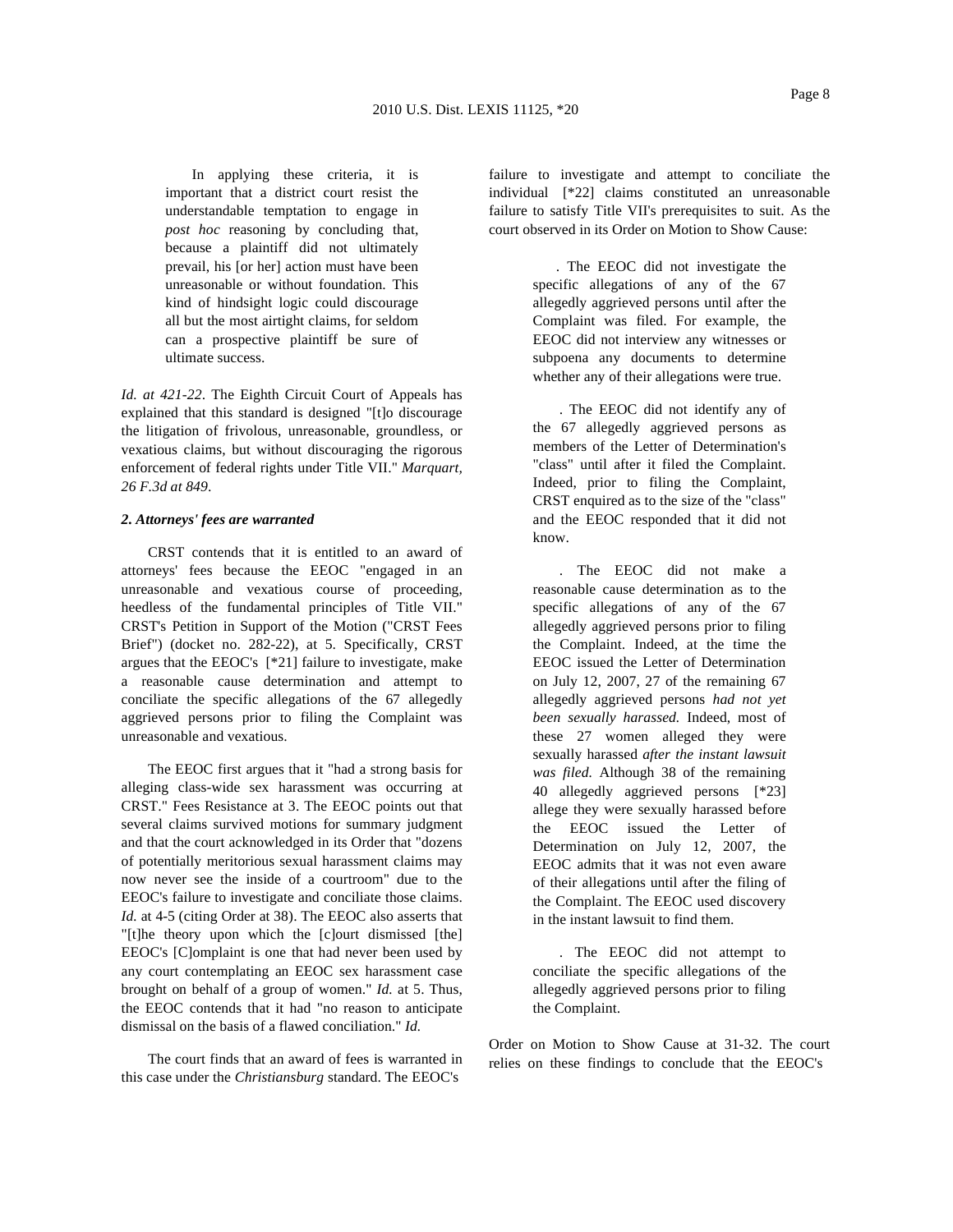failure to comply with Title VII's jurisdictional conditions precedent--investigation, reasonable cause determination and conciliation--made this lawsuit unreasonable.

The EEOC contends that this action was not unreasonable because the court's dismissal on such grounds was unexpected. This argument is faulty for at least two reasons. First, as outlined in the court's Order on Motion to Show Cause, the EEOC's duties prior to seeking relief on behalf of allegedly aggrieved persons in a§706 lawsuit are well-established. *See Id.* at 25-26 (discussing procedure of § 706 lawsuits as outlined in *Occidental Life Ins. Co. of Cal. v. EEOC, 432 U.S. 355, 359-360, 97 S. Ct. 2447, 53 L. Ed. 2d 402 (1977))*. Several courts, when faced with [\*24] analogous facts, have "resisted the EEOC's attempts to perfect an end-run around Title VII's statutory prerequisites to suit." *Id.* at 32 (citing *EEOC v. Target Corp., No. 02-C-146, 2007 U.S. Dist. LEXIS 35762, 2007 WL 1461298 (E.D. Wis. May 16, 2007)*; *EEOC v. Outback Steakhouse of Fla., Inc., 520 F. Supp. 2d 1250, 1263-68 (D. Colo. 2007)*; *EEOC v. Jillian's of Indianapolis, IN, Inc., 279 F. Supp. 2d 974, 982-83 (S.D. Ind. 2003)*; *EEOC v. E. Hills Ford Sales, Inc., 445 F. Supp. 985, 987-89 (W.D. Pa. 1978))*. Second, the fact that relatively few courts have relied on such grounds to dismiss suits brought by the EEOC does not excuse the EEOC's tactics in the instant action or somehow make its lawsuit reasonable.

The EEOC's focus on the potential merit of the claims of several allegedly aggrieved women is a red herring. The court did not dismiss the Complaint because the remaining 67 allegedly aggrieved persons' claims were without foundation. Rather, the court did so "[b]ecause the EEOC did not investigate, issue a reasonable cause determination or conciliate the claims of the 67 allegedly aggrieved persons[.]" Order on Motion to Show Cause at 37 (citing *EEOC v. Pierce Packing Co., 669 F.2d 605, 608 (9th Cir. 1982)* ("Genuine [\*25] investigation, reasonable cause determination and conciliation are jurisdictional conditions precedent to suit by the EEOC[.]")). The court noted that dismissal was a "severe but appropriate remedy" because to rule otherwise "would ratify a 'sue first, ask questions later' litigation strategy on the part of the EEOC, which would be anathema to Congressional intent." Order on Motion to Show Cause at 38.

The court finds that an award of attorneys' fees is appropriate because the EEOC's actions in pursuing this

lawsuit were unreasonable, contrary to the procedure outlined by Title VII and imposed an unnecessary burden upon CRST and the court. An award of fees is necessary to guarantee that Title VII's procedures are observed in a manner that maximizes the potential for ending discriminatory practices without litigation in federal court. 4

> The court again makes no finding as to whether the trial attorneys for the EEOC acted in bad faith. *But see* Order on Motion to Show Cause at 38 n. 25 (discussing press release and statements regarding this lawsuit made by one of the EEOC's "higher-level attorneys") (citing *EEOC v. Asplundh Tree Expert Co., 340 F.3d 1256, 1261 (11th Cir. 2003)* (opining [\*26] that the EEOC may have avoided conciliation to make headlines and press its case against the employer in the media)).

### *3. Legal background: amount of attorneys' fees award*

"'The starting point in determining [reasonable attorneys' fees] is the lodestar, which is calculated by multiplying the number of hours reasonably expended by the reasonable hourly rates.'" *Hanig v. Lee, 415 F.3d 822, 825 (8th Cir. 2005)* (quoting *Fish v. St. Cloud State Univ., 295 F.3d 849, 851 (8th Cir. 2002))*. The lodestar figure is presumed to be the reasonable fee to which counsel is entitled. *City of Burlington v. Dague, 505 U.S. 557, 562, 112 S. Ct. 2638, 120 L. Ed. 2d 449 (1992)*; *Casey v. City of Cabool, Mo., 12 F.3d 799, 805 (8th Cir. 1993)*. "If the prevailing party did not achieve success on all claims, [the lodestar] may be reduced, taking into account the most critical factor, 'the degree of success obtained,' with discretion residing in the district court." *Simpson v. Merchants & Planters Bank, 441 F.3d 572, 580 (8th Cir. 2006)* (quoting *Hensley v. Eckerhart, 461 U.S. 424, 436-37, 103 S. Ct. 1933, 76 L. Ed. 2d 40 (1983))*.

The district court retains wide discretion in making a fee award. *See Hensley, 461 U.S. at 437* ("We reemphasize that the district court has discretion in [\*27] determining the amount of a fee award."). "This is appropriate in view of the district court's superior understanding of the litigation and the desirability of avoiding frequent appellate review of what essentially are factual matters." *Id.* The district court must, however, "provide a concise but clear explanation of its reasons for the fee award." *Id.* "When an adjustment is requested on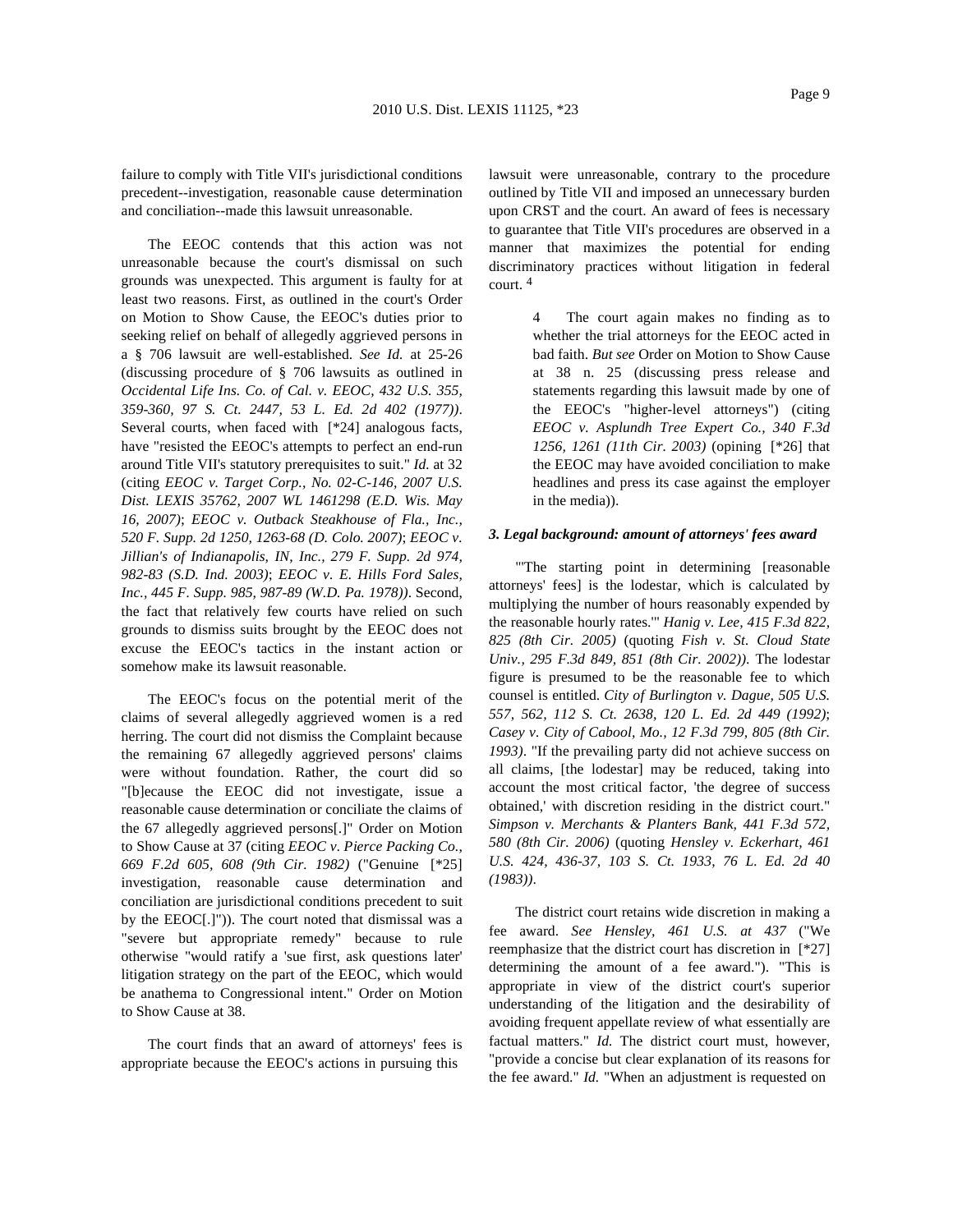the basis of ...[the] limited nature of the relief obtained by the plaintiff, the district court should make clear that it has considered the relationship between the amount of the fee awarded and the results obtained." *Id.*

A reasonable hourly rate is generally the prevailing market rate in the locale, that is,the "ordinary rate for similar work in the community where the case has been litigated." *Moysis v. DTG Datanet, 278 F.3d 819, 828-29 (8th Cir. 2002)* (quoting *Emery v. Hunt, 272 F.3d 1042, 1047 (8th Cir. 2001))*.

> To inform and assist the court in the exercise of its discretion, the burden is on the fee applicant to produce satisfactory evidence--in addition to the attorney's own affidavits--that the requested rates are in line with those prevailing in the community for similar services by lawyers [\*28] of reasonably comparable skill, experience and reputation.

*Blum v. Stenson, 465 U.S. 886, 895 n.11, 104 S. Ct. 1541, 79 L. Ed. 2d 891 (1984)*. "A rate determined in this way is normally deemed to be reasonable, and is referred to--for convenience--as the prevailing market rate." *Id.*

The prevailing party mustalsoproffer evidence of the number of hours reasonably expended on the litigation. *Hensley, 461 U.S. at 433*.

> Inadequate documentation may warrant a reduced fee ....Incomplete or imprecise billing records preclude any meaningful review by the district court of the fee application for "excessive, redundant, or otherwise unnecessary" hours and may make it impossible to attribute a particular attorney's specific time to a distinct issue or claim.

*H.J. Inc. v. Flygt Corp., 925 F.2d 257, 260* (quoting *Hensley, 461 U.S. at 437*).

"'[M]ost factors relevant to determining the amount of a fee are subsumed within the lodestar."' *Casey, 12 F.3d at 805* (quoting *Hendrickson v. Branstad, 934 F.2d 158, 162 (8th Cir. 1991))*; *see Hensley, 461 U.S. at 434 n.9* (citing *Copeland v. Marshall, 641 F.2d 880, 890, 205 U.S. App. D.C. 390 (D.C. Cir. 1980)* (en banc) ("[I]t

should be noted that many of these factors usually are subsumed within the initial calculation [\*29] of hours reasonably expended at a reasonable hourly rate.")). However, the court should consider the factors set forth in *Johnson v. Georgia Highway Express, Inc., 488 F.2d 714, 717-19 (5th Cir. 1974)*. *McDonald v. Armontrout, 860 F.2d 1456, 1459 (8th Cir. 1988)*.

> *Johnson* called for consideration of twelve factors: (1) the time and labor required; (2) the novelty and difficulty of the question; (3) the skill requisite to perform the legal service properly; (4) the preclusion of other employment by the attorney due to acceptance of the case; (5) the customary fee; (6) whether the fee is fixed or contingent; (7) time limitations imposed by the client or the circumstances; (8) the amount involved and the results obtained; (9) the experience, reputation, and ability of the attorney; (10) the "undesirability" of the case; (11) the nature and length of the professional relationship with the client; and (12) awards in similar cases.

*McDonald, 860 F.2d at 1459 n.4*. "[T]he most critical factor" in determining the reasonableness of an attorneys' fee award in civil rights litigation is "the degree of success obtained." *Hensley, 461 U.S. at 436*.

When making the determination of a reasonable fee, a [\*30] court should consider the "plaintiff's overall success; the necessity and usefulness of plaintiff's activity in the particular matter for which fees are requested; and the efficiency with which plaintiff's attorneys conducted that activity." *Jenkins v. Missouri, 127 F.3d 709, 718 (8th Cir. 1997)* (en banc). A district court need not address exhaustively every *Johnson* factor. *Emery, 272 F.3d at 1048*. The court should consider what factors, "in the context of the present case, deserve explicit consideration." *Griffin v. Jim Jamison, Inc., 188 F.3d 996, 997-98 (8th Cir. 1999)*. The district court should use its own knowledge, experience and expertise in determining the amount of the fee to be awarded. *Gilbert v. City of Little Rock, 867 F.2d 1063, 1066-67 (8th Cir. 1989)*.

## *4. Lodestar*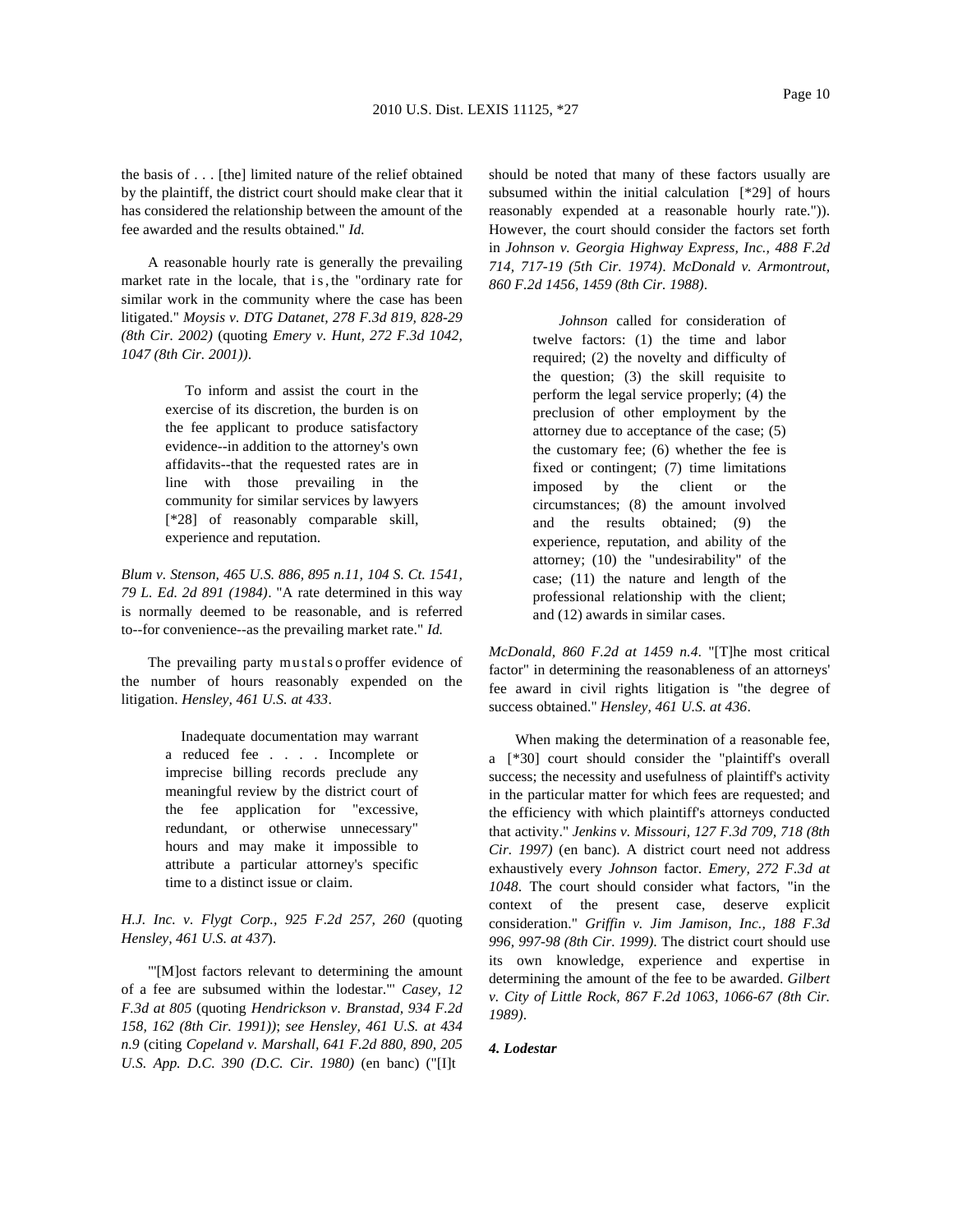# 2010 U.S. Dist. LEXIS 11125, \*30

# *a. Reasonable hourly rate*

services of the attorneys of its lead counsel, Jenner & Block ("Jenner"):

CRST requests the following hourly rates for the

| Attorney                   | Hourly Rate |
|----------------------------|-------------|
|                            |             |
| John H. Mathias            | \$825       |
|                            |             |
| Robert T. Markowski        | \$666.67    |
|                            |             |
| Terri L. Mascherin         | \$675       |
|                            |             |
| <b>Barry Levenstam</b>     | \$650       |
| James T. Malysiak          | \$600       |
|                            |             |
| Carla J. Rozycki           | \$525       |
|                            |             |
| Richard D. Campbell        | \$535       |
|                            |             |
| Brian D. Hansen            | \$525       |
|                            |             |
| Sarah Hardgrove-Koleno     | \$525       |
|                            |             |
| Brent E. Kidwell           | \$525       |
|                            |             |
| Sally K. Sears Coder       | \$525       |
| John P. Wolfsmith          | \$525       |
|                            |             |
| Emma J. Sullivan           | \$495       |
|                            |             |
| J. Andrew Hirth            | \$361.67    |
|                            |             |
| Spiridoula Mavrothalasitis | \$475       |
|                            |             |
| Melissa M. Hinds           | \$470       |
|                            |             |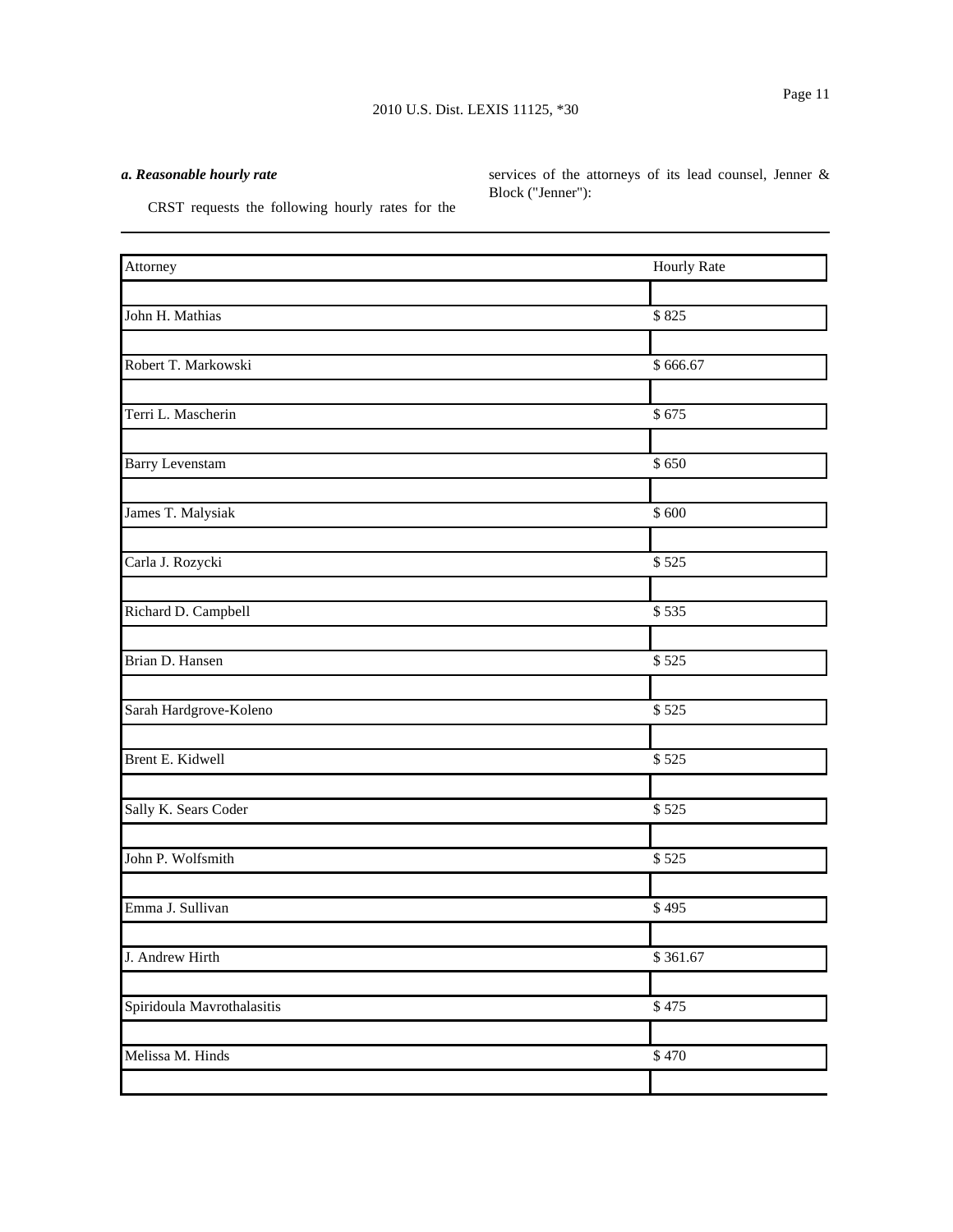| Suzzane M. Courtheoux              | \$445    |
|------------------------------------|----------|
|                                    |          |
| Sean C. Herring                    | \$410    |
|                                    |          |
| Rayna M. Matczak                   | \$410    |
|                                    |          |
| Anne C. Fitzpatrick                | \$400    |
| Benjamin J. Wimmer                 | \$362.50 |
|                                    |          |
| Sapna G. Lalmalani                 | \$337.50 |
|                                    |          |
| Sofia E. Biller                    | \$325    |
| Anne M. Gardner                    | \$325    |
| Justin A. Maleson                  | \$325    |
|                                    |          |
| Sarah R. McNally                   | \$325    |
| Ashley Schumacher                  | \$325    |
| Michele L. Slachetka               | \$325    |
|                                    |          |
| Cheryl J. Kras (paralegal)         | \$256.67 |
| <b>Legal Assistants</b>            | \$151.67 |
|                                    |          |
| Other Billers (ATG, Library, etc.) | \$238    |

CRST [\*31] requests the following hourly rates for the services of the attorneys and support staff of its local

counsel, Simmons Perrine Moyer & Bergman ("Simmons"):

| Attorney     | <b>Hourly Rate</b> |
|--------------|--------------------|
|              |                    |
| Kevin Visser | \$295              |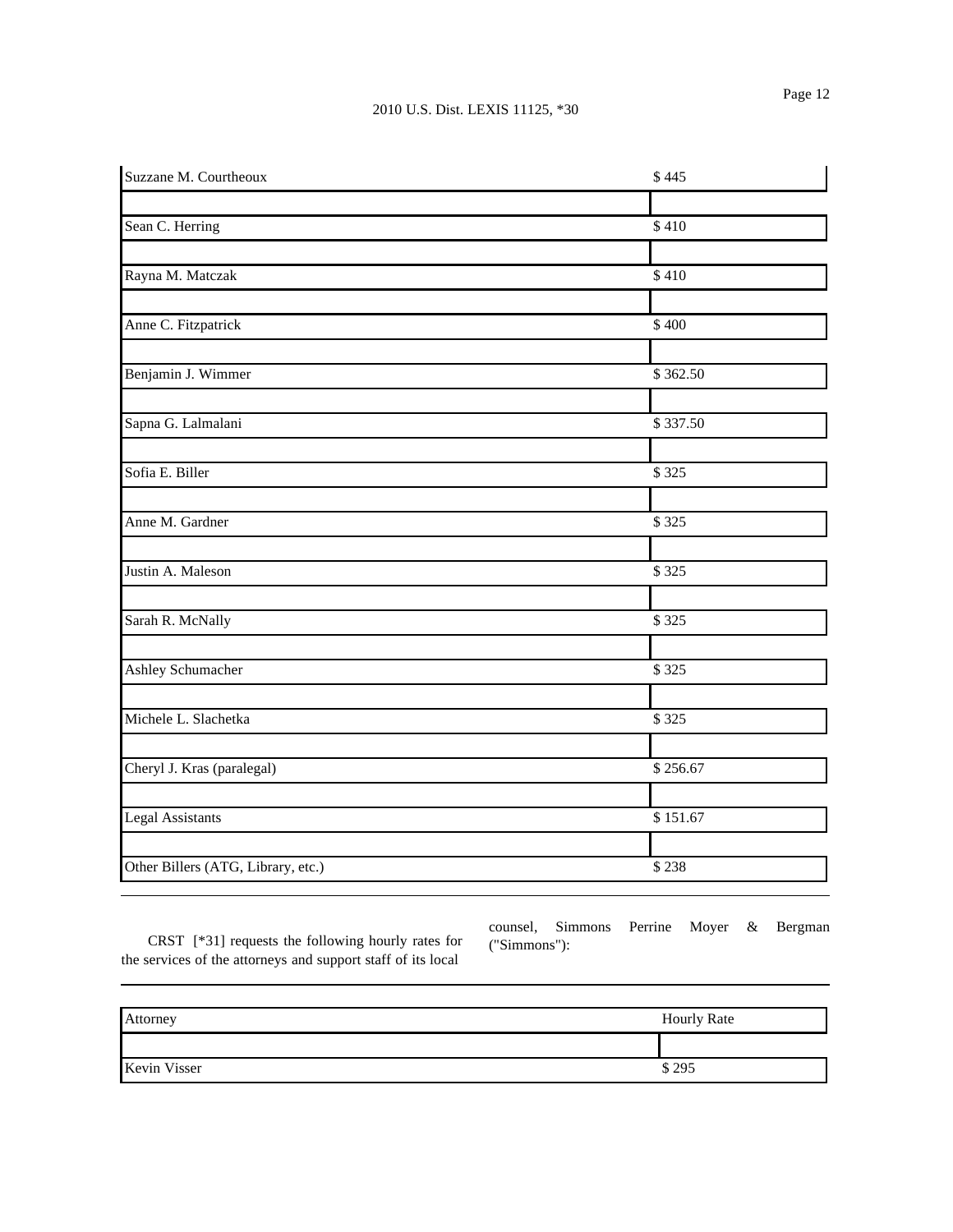| Thomas Wolle                      | \$200 |
|-----------------------------------|-------|
|                                   |       |
| Allison Heffern                   | \$200 |
|                                   |       |
| Iris Muchmore                     | \$240 |
| Dawn Gibson                       | \$175 |
|                                   |       |
| Kelly Geerlings (legal assistant) | \$110 |
|                                   |       |
| Marcia Harris                     | \$165 |
| Brian Fagan                       | \$185 |
|                                   |       |
| Deb Foege (legal assistant)       | \$95  |
| Robert Hatala                     | \$200 |
|                                   |       |
| Webb Wassmer                      | \$200 |
|                                   |       |
| Eric Lam                          | \$200 |

The reasonable hourly rate is generally the "ordinary rate for similar work in the community where the case has been litigated." *Moysis, 278 F.3d at 828-29* (quoting *Emery, 272 F.3d at 1047*). In some circumstances, however, the relevant market for determining a reasonable hourly rate may "extend beyond the local geographic community." *Casey, 12 F.3d at 805*. For example, in specialized areas of the law, the national market may provide a reasonable hourly rate. *Id.* Similarly, if a party is unable to retain local counsel, hourly rates may not be limited to the prevailing local rate. *See Avalon Cinema Corp. v. Thompson, 689 F.2d 137, 140-41 (8th Cir. 1982)* (explaining that counsel may not be limited to lower local rates if the movant shows that it was unable to retain local counsel [\*32] despite a diligent, good faith effort).

CRST asks the court to apply a "national rate" to

assess the reasonableness of Jenner's hourly rates. The EEOC argues that a national rate is inappropriate and asks the court to "reduce the hourly rates of Jenner's lawyers to the hourly rates sought by lawyers [at Simmons] with comparable experience." Fees Resistance at 13. CRST does not argue that it was impossible to retain competent local counsel to handle this case. Rather, CRST contends that a "national rate" is appropriate in this case because Jenner is "nationally recognized for its accomplishments in major complex litigation." Fees Brief at 12.

Jenner's hourly rates are much higher than those charged by attorneys in this community. For example, Cheryl Kras, a Jenner paralegal, billed at a higher rate than all but one of the Simmons partners involved with this case. The lowest rate charged by Jenner associates, \$ 325, was higher than any Simmons partner. John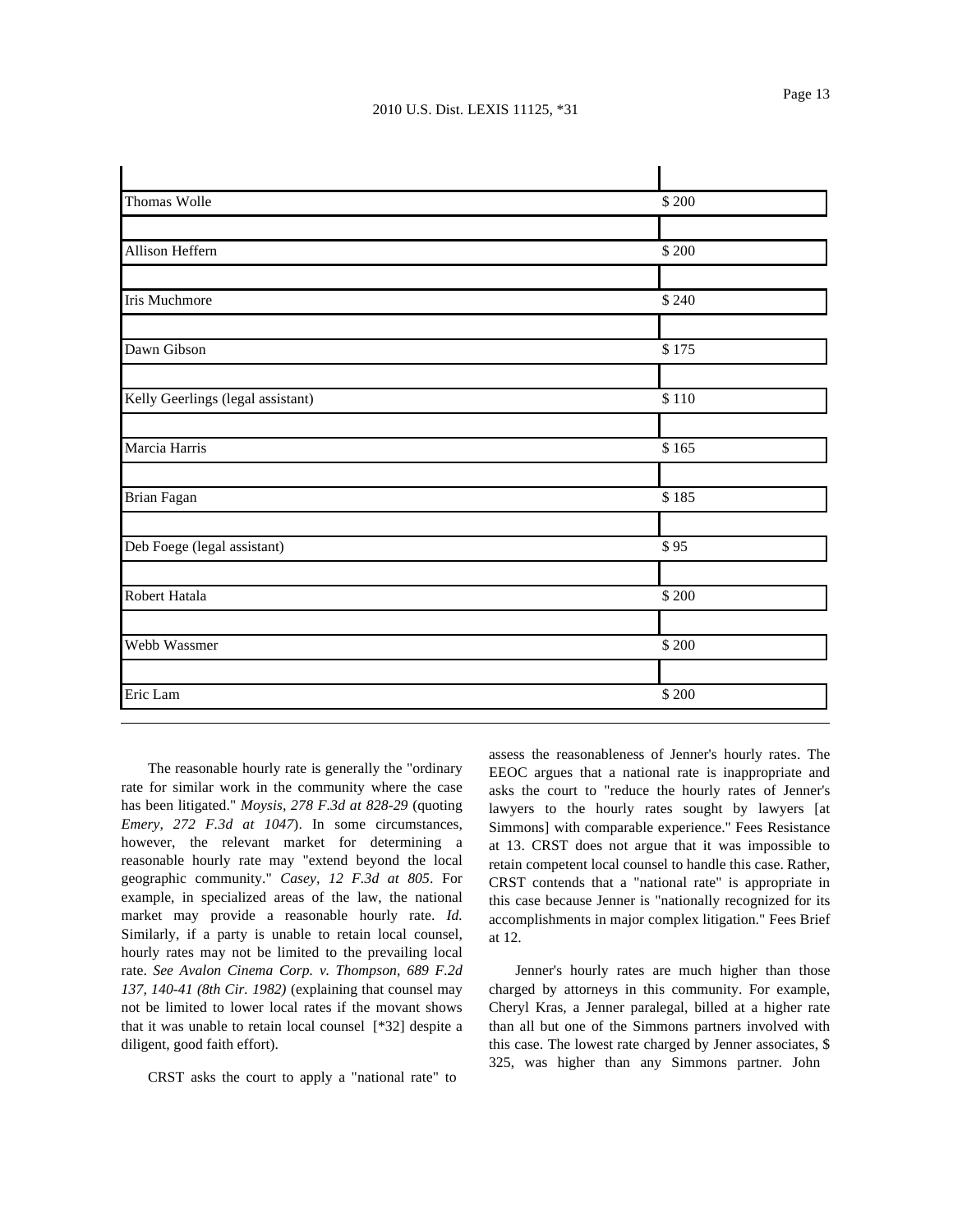Mathias, the lead Jenner partner in this case, billed at an average of \$ 825 per hour--approximately four times that charged by some Simmons partners involved with this case. In short, it is clear to the court that Jenner's hourly rates [\*33] are not the "ordinary rate for similar work in the community where the case has been litigated." *Moysis, 278 F.3d at 828-29*. Having found that Jenner's hourly rates are unreasonable when judged against rates charged for similar work in the community, the court turns to consider whether a different standard should be applied.

The court finds that this case did not involve a specialized area of the law that prevented CRST from retaining local counsel. Thus, the court declines to apply a national rate on this basis. CRST offers only general information regarding Jenner's reputation in "major commercial litigation," the type of clients it typically represents or the backgrounds of its lawyers involved in this case. Fees Brief at 12. While the Jenner attorneys involved in this case, and the firm as a whole, certainly have extensive experience in "major commercial litigation," the court finds that such experience does not rise to the level of a "specialized" area of the law. *Cf. Planned Parenthood, Sioux Falls Clinic v. Miller, 70 F.3d 517 (8th Cir. 1995)* (per curiam) (applying Chicago market rate because attorneys "[did] this kind of work routinely" and were "leaders in the field of reproductive-rights [\*34] law").

In its Reply, CRST argues that a national rate is appropriate because several of the Jenner attorneys involved in this case are "affiliated" with the firm's "Labor & Employment" practice. Fees Reply at 7. The court finds that the participation of these attorneys does not warrant the application of a national hourly rate. Of the thirteen Jenner partners that billed in this case, only two, Carla Rozycki and Richard Campbell, are affiliated with the "Labor & Employment" practice. The hours billed by Rozycki and Campbell constitute approximately 12% of the total hours billed by Jenner partners in this case. The court notes that several Jenner associates affiliated with the "Labor & Employment" practice also worked extensively on this case. However, as CRST itself notes, the Jenner attorneys affiliated with that practice worked only "25% of the total time that [Jenner] spent defending CRST." *Id.* at 8. The court also notes that several Simmons attorneys involved in this case, including partners Kevin Visser and Thomas Wolle, have significant experience in employment litigation, as do

many other lawyers in this community. CRST has not shown that, despite a good faith effort to secure [\*35] adequate local counsel, it was unable to do so. Accordingly, the court declines the apply a national rate based on the unavailability of competent local counsel.

The court notes that several factors in this case warrant a large fee award. Specifically, CRST's counsel successfully obtained a dismissal of the entire case. The case involved hundreds of allegedly aggrieved individuals and potentially massive liability to CRST. Jenner's attorneys have significant experience and outstanding reputations in large, high-stakes litigation. However, the court finds that Jenner's hourly rates are unreasonable in light of the prevailing rates for similar work in the community. CRST has failed to satisfy its burden to show that "the requested rates are in line with those prevailing in the community for similar services by lawyers of reasonably comparable skill, experience and reputation." *Blum, 465 U.S. at 895 n. 11*. The court also concludes that the circumstances do not warrant a departure from the general practice of computing a reasonable hourly rate based on the local community. As the Eighth Circuit Court of Appeals has explained:

> We do not . . . compute fees mechanically and without question [\*36] on the basis of the hourly fee that a lawyer regularly charges in fact. It remains our duty to fix a fee that is reasonable and, as part of that process, to determine a reasonable hourly rate. Automatic acceptance of a lawyer's customary charge would be an abdication of our duty to supervise the conduct of the bar and do justice to the losing as well as to the winning side. This court does not accept the attorneys' usual billing rate as definitively fixing their billing rates for this litigation.

*Avalon Cinema Corp., 689 F.2d at 140* (citations and quotation marks omitted).

The court finds it is appropriate to reduce the rates charged by Jenner's attorneys and Jenner's personnel to levels comparable to that of the Simmons attorneys. Accordingly, the court shall reduce the hourly rates of Jenner partners to \$ 295 and the hourly rates of Jenner associates to \$ 175. The hourly rates of Jenner paralegals,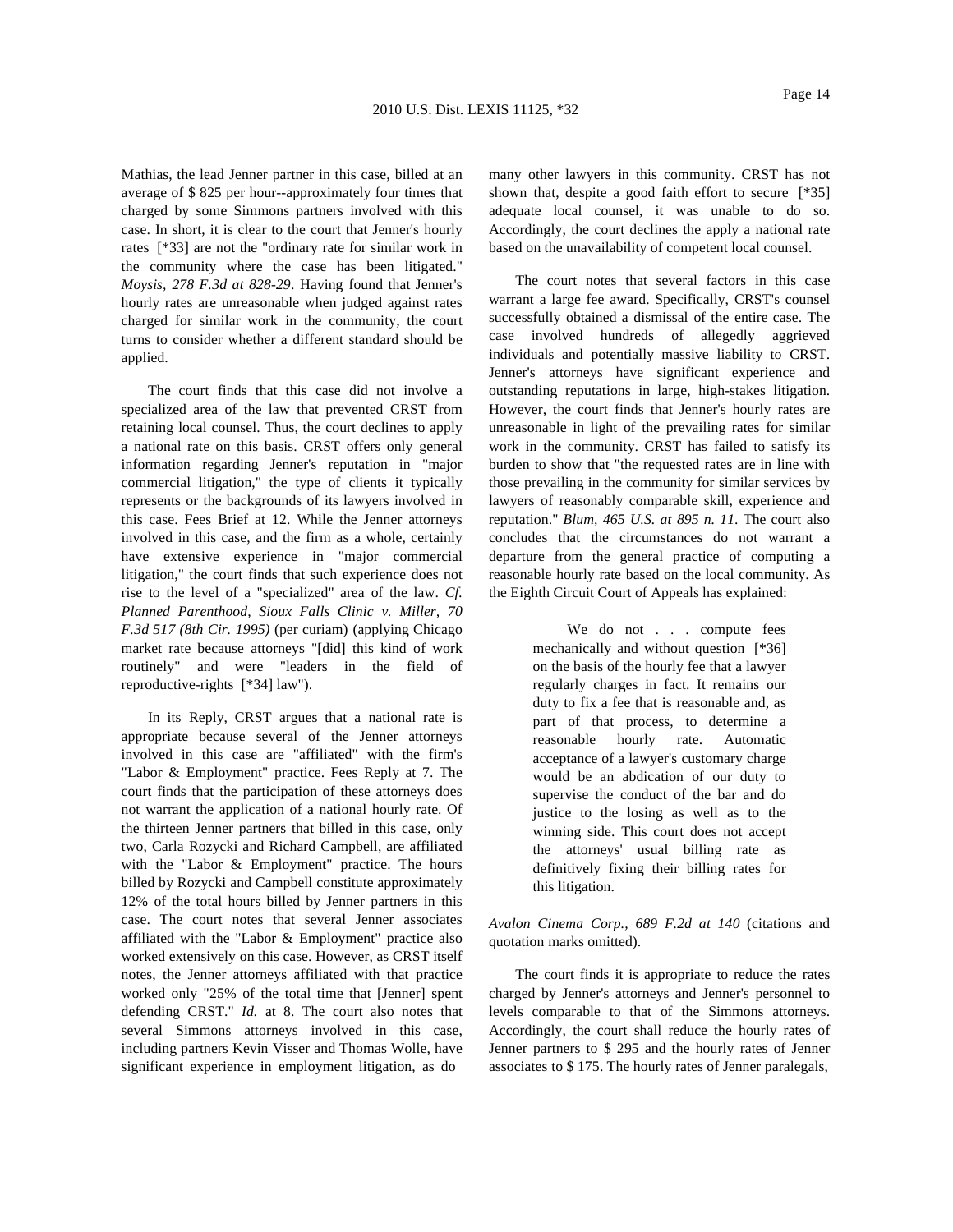legal assistants and other support staff are reduced to \$ 110. These hourly rates shall be used to calculate the lodestar.

#### *b. Reasonable hours spent*

The EEOC argues that "CRST is not entitled to most of the fees it incurred because they could have been avoided." Fees Resistance at 8. Specifically, [\*37] the EEOC contends that the theory on which CRST ultimately obtained dismissal of this suit--the EEOC's failure to investigate, make reasonable cause determinations and conduct conciliation efforts of specific allegations--could have been raised earlier. The EEOC argues that CRST could have avoided costly discovery and motion practice had this issue been raised earlier.

The court finds that this argument is without merit. CRST first raised these issues on November 6, 2008, when it filed its first "Motion Under *Rule 16(f)* for an Order to Show Cause Concerning the EEOC's Identification of Class Members" ("Motion to Show Cause") (docket no. 56). Specifically, CRST argued that "[t]he EEOC has effectively abdicated its responsibility to investigate potential claims before pursuing them and instead imposed a large, unfair burden to both CRST and the [c]ourt to sort things out." Brief in Support of Motion to Show Cause (docket no. 56-1), at 9. The court declined to strike any of the allegedly aggrieved persons identified by the EEOC at that time because the EEOC represented that "it had a good faith belief that each and every one of the approximately 270 [allegedly aggrieved persons] ha[d] [\*38] an actionable claim for sex discrimination." Order on Motion to Show Cause (docket no. 66), at 8. On April 30, 2009, the court dismissed the EEOC's pattern or practice claim. On May 8, 2009, CRST filed a "Motion for Leave to File Motion for Order to Show Cause Why [the EEOC's] Section 706 Claims on Behalf of Allegedly Aggrieved Persons Should Not Be Dismissed" (docket no. 217). CRST argued that, in light of the dismissal of the EEOC's pattern or practice claim, the "EEOC cannot show that it has satisfied Title VII's preconditions for filing suit on behalf of any individuals other than plaintiffs/interveners Starke and Peeples." *Id.* at 1. The EEOC's argument that CRST should have raised this issue earlier to avoid fees overlooks that fact that CRST raised it as early as November, 6, 2008, and again raised it shortly after the court dismissed the EEOC's pattern or practice claim, which the EEOC had relied upon to bring

the claims of many of the allegedly aggrieved persons.

The EEOC does not otherwise object to the amount of hours spent on this case by CRST's counsel. CRST provided detailed documentation in support of these totals. After reviewing this documentation, the court finds that [\*39] the hours expended by CRST's counsel on this case were largely reasonable. This case was exceptionally large and complex. It required significant discovery--nearly 200 depositions--and dozens of motions. The records also reveal that CRST's counsel efficiently utilized a range of attorneys, paralegals and legal assistants to perform work appropriate for their experience and expertise.

However, for the reasons set forth in Section V.B.5., *infra,* the court finds that the time expended by CRST's counsel to prepare for and participate in a mock jury exercise was unreasonable. The court has reviewed Jenner's billing statements and has identified the time entries related to the mock jury exercise. The billing records reveal that Jenner attorneys billed \$ 62,823.75 for work exclusively related to the mock jury exercise. This amount must be adjusted based on the reasonable hourly rates determined by the court in Section V.A.4.a.i., *supra.* After adjustment, the fees charged by Jenner for work exclusively related to the mock jury exercise total \$ 25,687.50. The court shall exclude this amount from the award of attorneys' fees.

The billing records also reveal \$ 171,553.75 of time entries that include, [\*40] among other tasks, work related to preparation for the mock jury exercise. After adjusting this amount based on the previously determined hourly rates, this amount totals \$ 74,048.75. However, because these entries also include one or more unrelated tasks, such as legal research and writing, it is impossible for the court to discern how much of this time was billed for work related to the mock jury exercise and how much was devoted to the other activities. Based on a review of these entries, the court concludes that it is appropriate to reduce this amount by half, or \$ 37,024.38, to account for the time billed for work related to the mock jury exercise. In sum, the court declines to award \$ 62,711.88 in attorneys' fees related to the mock jury exercise.

#### *c. Lodestar amounts*

Jenner attorneys and support staff billed a total of 18,005.75 hours on this case. CRST seeks a total of \$ 7,121,569.25 for this work. As previously discussed, the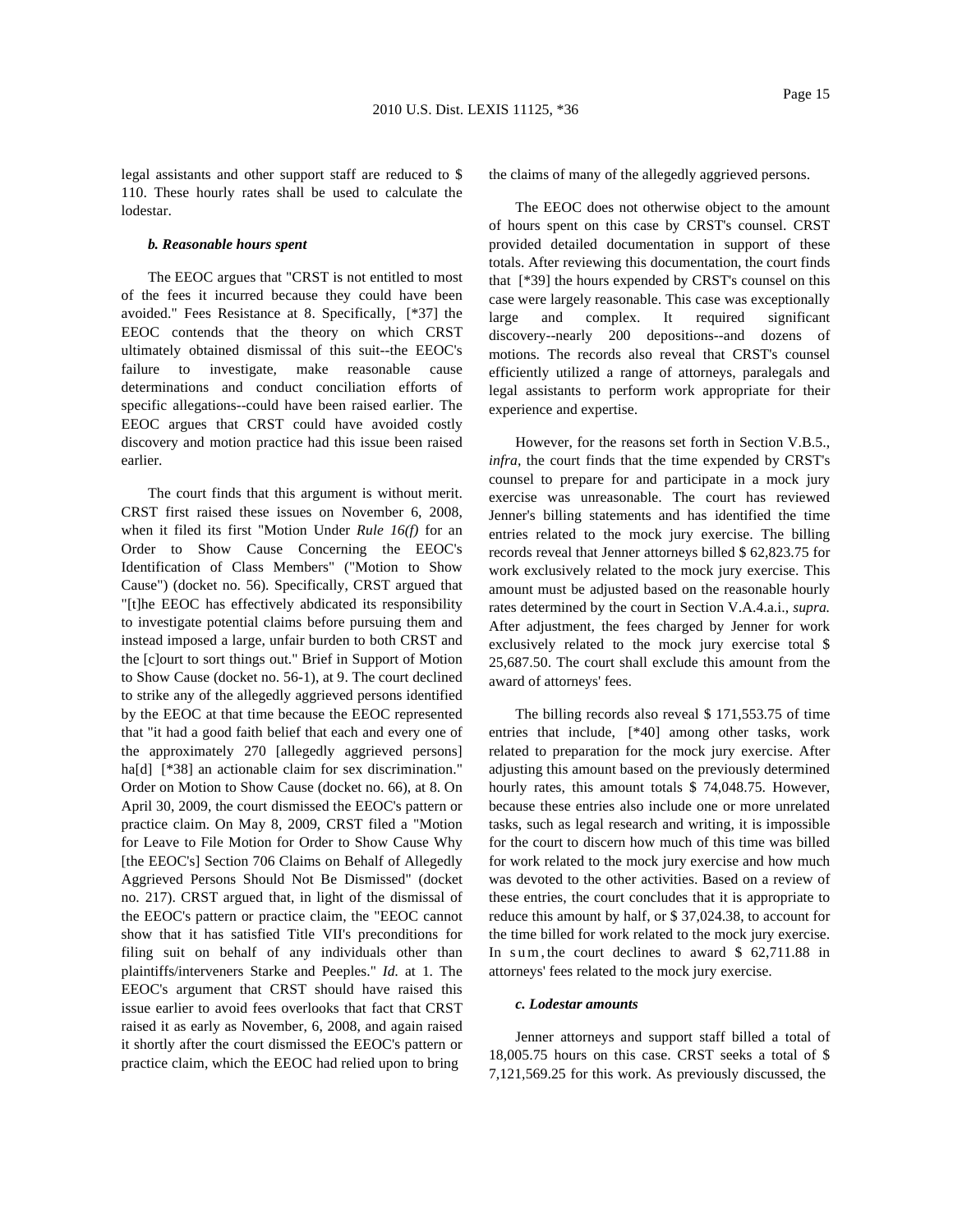court reduces the hourly rates of Jenner attorneys to the rates of Simmons attorneys and staff. The converted rates

are set forth below.

| Attorney               | Hours    | Reasonable | Reductions <sup>5</sup> | Award        |
|------------------------|----------|------------|-------------------------|--------------|
|                        |          | Rate       |                         |              |
|                        |          |            |                         |              |
| John H. Mathias        | 625.25   | \$295      | \$17,817.75             | \$166,631.00 |
| (partner)              |          |            |                         |              |
|                        |          |            |                         |              |
| Robert T.              | 1,591.00 | \$295      | \$58,613.50             | \$410,731.50 |
| Markowski (partner)    |          |            |                         |              |
| Terri L. Mascherin     | 39.00    | \$295      | \$3,044.25              | \$8,460.75   |
| (partner)              |          |            |                         |              |
| <b>Barry Levenstam</b> | 5.00     | \$295      | \$0                     | \$1,475.00   |
| (partner)              |          |            |                         |              |
| James T. Malysiak      | 1,185.25 | \$295      | \$60,049.50             | \$289,599.25 |
| (partner)              |          |            |                         |              |
| Carla J. Rozycki       | 181.50   | \$295      | \$13,335.00             | \$40,207.50  |
| (partner)              |          |            |                         |              |
|                        |          |            |                         |              |
| Richard P. Campbell    | 618.25   | \$295      | \$8,373.75              | \$174,010.00 |
| (partner)              |          |            |                         |              |
| Brian D. Hansen        | 133.00   | \$295      | \$2,866.50              | \$36,368.50  |
| (partner)              |          |            |                         |              |
| Sarah Hardgrove-       | 674.00   | \$295      | \$882.00                | \$197,948.00 |
| Koleno (partner)       |          |            |                         |              |
| Brent E. Kidwell       | $.50\,$  | \$295      | $\$$ 0                  | \$147.50     |
| (partner)              |          |            |                         |              |
| Sally K. Sears Coder   | 1,409.25 | \$295      | \$51,891.00             | \$363,837.75 |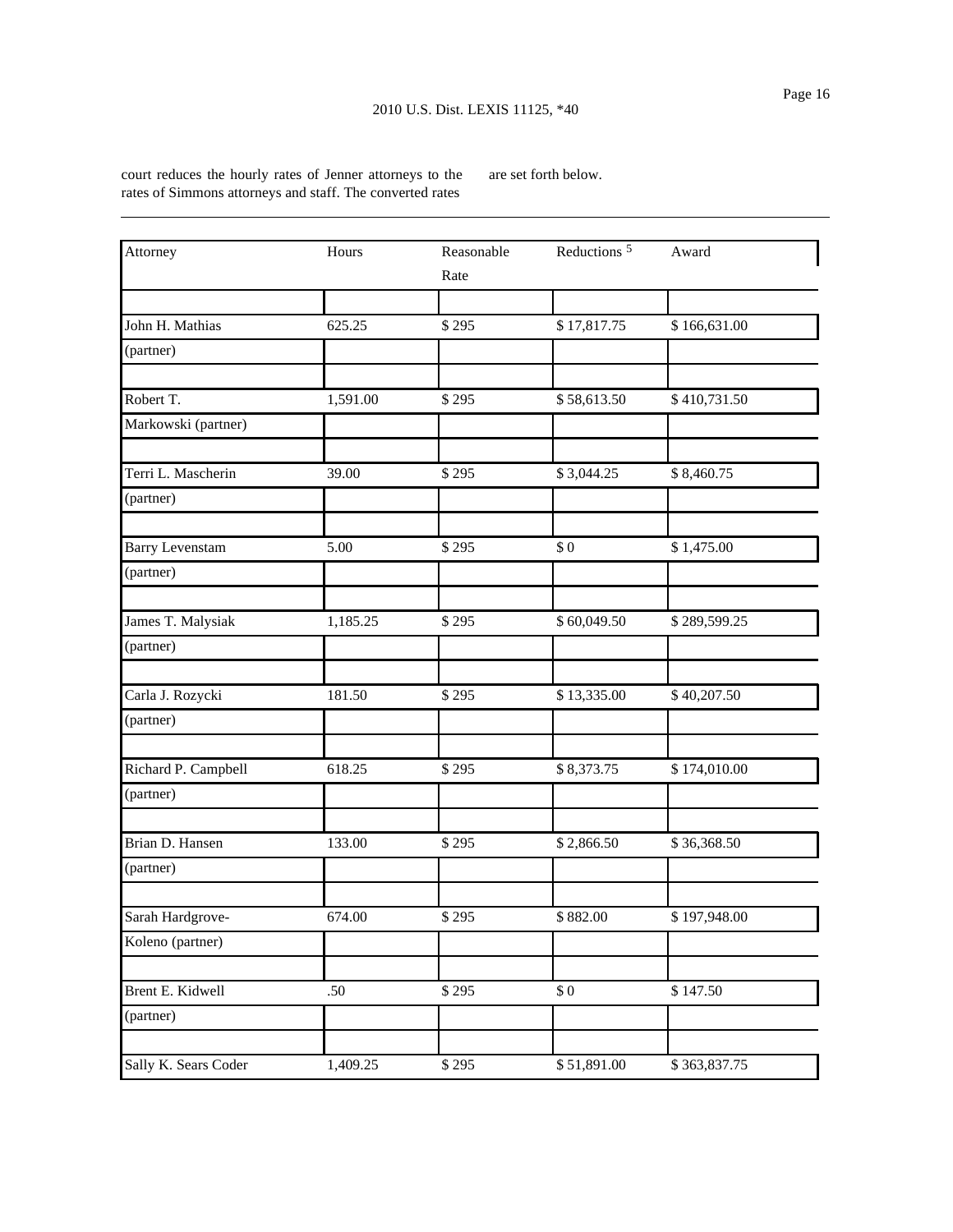| (partner)            |          |       |            |              |
|----------------------|----------|-------|------------|--------------|
|                      |          |       |            |              |
| John P. Wolfsmith    | 150.50   | \$295 | \$2,058    | \$42,339.50  |
| (partner)            |          |       |            |              |
|                      |          |       |            |              |
| Emma J. Sullivan (of | 1,360.50 | \$295 | \$7,499.25 | \$393,848.25 |
| counsel)             |          |       |            |              |
|                      |          |       |            |              |
| J. Andrew Hirth      | 1,512.75 | \$175 | \$11,160   | \$253,571.25 |
| (associate)          |          |       |            |              |
| Spiridoula           | 316.25   | \$175 | \$2,021.13 | \$53,322.62  |
| Mavrothalasitis      |          |       |            |              |
| (associate)          |          |       |            |              |
|                      |          |       |            |              |
| Melissa M. Hinds     | 4.00     | \$175 | \$0        | \$700.00     |
| (associate)          |          |       |            |              |
| Suzanne M.           | 108.00   | \$175 | \$1,128.08 | \$17,771.92  |
| Courtheoux           |          |       |            |              |
| (associate)          |          |       |            |              |
|                      |          |       |            |              |
| Sean C. Herring      | 78.00    | \$175 | \$0        | \$13,650     |
| (associate)          |          |       |            |              |
|                      |          |       |            |              |
| Rayna M. Matczak     | 156.25   | \$175 | \$0        | \$27,343.75  |
| (associate)          |          |       |            |              |
| Anne C. Fitzpatrick  | 364.25   | \$175 | $\$$ 0     | \$63,743.75  |
| (associate)          |          |       |            |              |
|                      |          |       |            |              |
| Benjamin J. Wimmer   | 267.50   | \$175 | \$900.00   | \$45,912.50  |
| (associate)          |          |       |            |              |
| Sapna G. Lalmalani   | 807.25   | \$175 | \$2,730    | \$138,538.75 |
| (associate)          |          |       |            |              |
|                      |          |       |            |              |
|                      |          |       |            |              |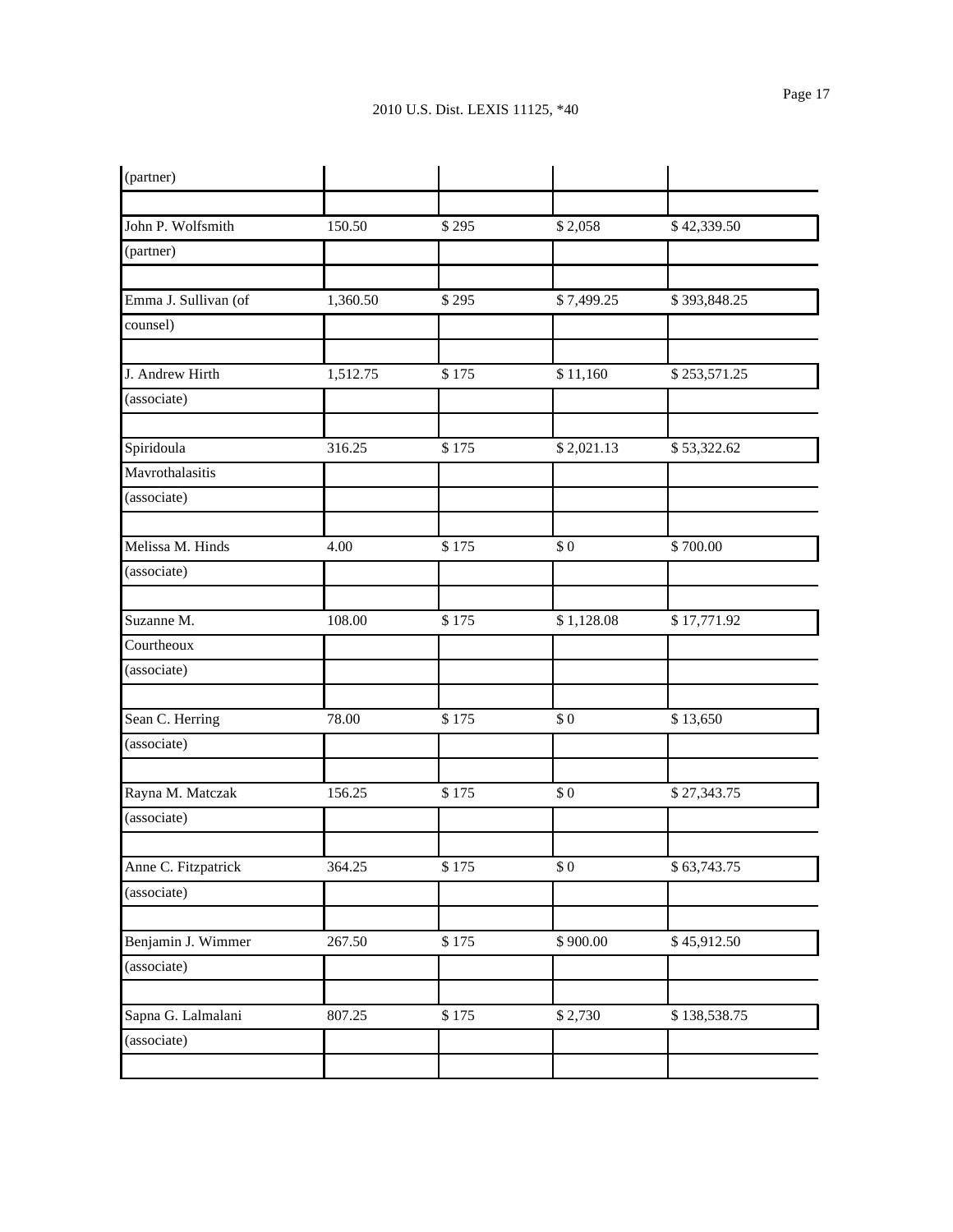| Sofia E. Biller         | 10.75     | \$175 | \$0         | \$1,881.25     |
|-------------------------|-----------|-------|-------------|----------------|
| (associate)             |           |       |             |                |
| Anne M. Gardner         | 88.50     | \$175 | \$0         | \$15,487.50    |
| (associate)             |           |       |             |                |
| Justin A. Maleson       | 216.75    | \$175 | \$0         | \$37,931.25    |
| (associate)             |           |       |             |                |
| Sarah R. McNally        | 53.75     | \$175 | \$0         | \$9,406.25     |
| (associate)             |           |       |             |                |
| Ashley M.               | 734.00    | \$175 | \$2,193.75  | \$126,256.25   |
| Schumacher              |           |       |             |                |
| (associate)             |           |       |             |                |
| Michele L. Slachetka    | 1,028.00  | \$175 | \$2,193.75  | \$177,706.25   |
| (associate)             |           |       |             |                |
| Cheryl J. Kras          | 2,273.50  | \$110 | \$12,989.23 | \$237,095.77   |
| (paralegal)             |           |       |             |                |
| <b>Legal Assistants</b> | 1,961     | \$110 | \$3,164.55  | \$212,545.45   |
| Other Billers (e.g.,    | 51.25     | \$110 | \$0         | \$5,637.50     |
| Library)                |           |       |             |                |
| Totals                  | 18,005.75 |       |             | \$3,564,106.51 |

The [\*41] above hours, multiplied by the reasonable hourly rates, total \$ 3,564,106.51 in attorneys' fees. The court deducts \$ 62,711.88 from this amount for fees billed by Jenner attorneys related to the mock jury exercise. This yields a lodestar amount of \$ 3,501,394.63 in attorneys' fees for the services of Jenner.

> 5 The "Reductions" column reflects fees that Jenner billed to CRST, but, for various reasons, does not seek to recover in the Fees Motion. The

court re-calculated the "Reductions" by determining the recoverable percentage of a timekeeper's rate and reducing the Reduction to keep it consistent with the timekeeper's reduced rate. For example, the court determined Mr. Mathias's "Reduction" as follows: (1) the court determined that the reasonable hourly rate of \$ 295 was 36% of Mr. Mathias's claimed hourly rate of \$ 825; (2) the court re-calculated the "Reduction" by multiplying the original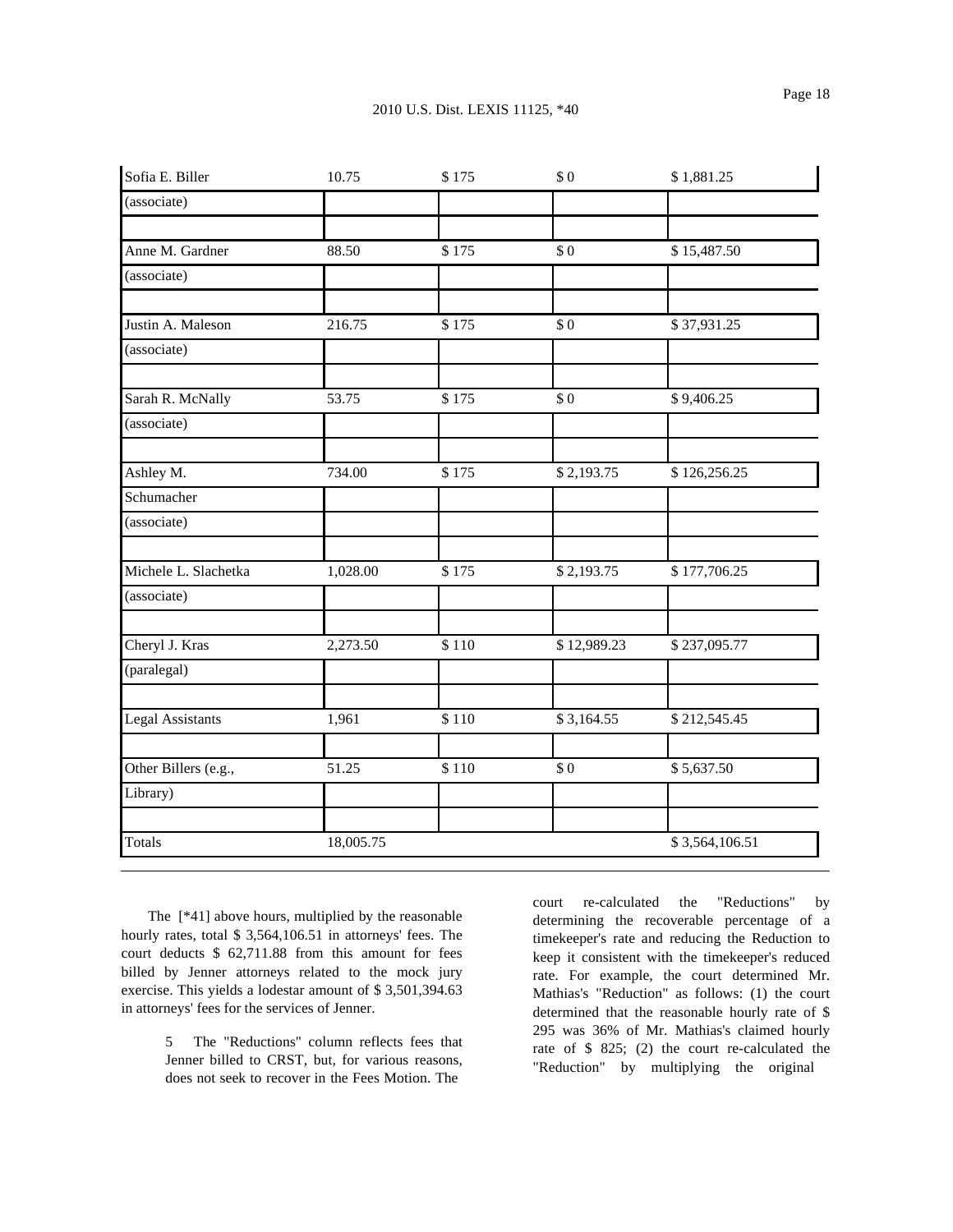"Reduction" of \$ 49,493.75 by 36%, which equals \$ 17,817.75.

Simmons attorneys and support staff billed a total of 2,507.66 hours working on this case at rates ranging from \$ 95 to \$ 295. CRST seeks a total of \$ 502,977.02 for this work. The EEOC does not object to the hourly rates charged by the [\*42] Simmons attorneys or staff. The court finds that the hourly rates and hours billed by Simmons are reasonable and consistent with the prevailing market rate for similar work in the community. Accordingly, the court shall award CRST \$ 502,977.02 in attorneys' fees billed by Simmons.

### *5. Summary*

The court has calculated a lodestar amount of \$ 3,501,394.63 for Jenner's services and a lodestar amount of \$ 502,977.02 for Simmons' services. This yields a total of \$ 4,004,371.65 in attorneys' fees.

## *B. Reasonable out-of-pocket expenses*

CRST asks the court to award it \$ 816,864.95 for out-of-pocket expenses incurred by its attorneys. These expenses are comprised of the following: long distance telephone expenses, messenger and overnight express, fees for investigators, expert witness fees, mock jury fees, computer legal research, postage, travel and related expenses, demonstrative aids for trial, fees incurred in preparation of the Fees Motion, costs for videotaped depositions, 6 costs to convert depositions to DVD and costs for "exemplification and copies of papers[.]" 7 Fees Supplement at 4. "[R]easonable out-of pocket expenses of the kind normally charged to clients by attorneys," but not recoverable [\*43] as costs under *28 U.S.C. § 1920*, may be "included as part of the reasonable attorney's fees awarded." *Pinkham v. Camex, Inc., 84 F.3d 292, 294-95 (8th Cir. 1996)*; *see also Goss Int'l Corp. v. Tokyo Kikai Seisakusho, Ltd., No. C00-35-LRR, 2004 U.S. Dist. LEXIS 10164, 2004 WL 1234130, at \*6 (N.D. Iowa June 2, 2004)* (Reade, C.J.) ("Reasonable out-of-pocket expenses incurred by an attorney which normally would be charged to a fee-paying client ordinarily are includable in a statutory award of fees."). The EEOC argues that certain expenses should be disallowed in their entirety while others should be disallowed due to documentation problems. The court shall address each of these expenses, in turn.

6 This amount includes \$ 70,855.52 for expenses

incurred to videotape depositions. As discussed in Section IV.B, *supra,* CRST also seeks this amount as costs under *28 U.S.C. § 1920*. In light of the court's conclusion that this expense is not recoverable under *§ 1920*, CRST asks that this expense "be considered as attorneys' fees in the event the Court does not award them pursuant to *§ 1920*." Fees Supplement at 2.

7 In the Fees Motion, CRST seeks \$ 569,564.64 for expenses. In the Fees Supplement, CRST asks the court to award an [\*44] additional \$ 247,300.31, because the Clerk declined to award these expenses as costs pursuant to *28 U.S.C. § 1920*.

### *1. Longdistance telephone expenses*

CRST seeks \$ 176.17 in long distance telephone expenses. The EEOC does not specifically object to this expense. The court finds that these charges are adequately documented and reasonable. Therefore, the court shall award CRST \$ 176.17 for long distance telephone expenses as part of the attorneys' fee award.

### *2. Messenger and overnight express*

CRST seeks \$ 5,127.86 in messenger and overnight delivery expenses. The EEOC does not specifically object to this expense. The court finds that these charges are adequately documented and reasonable. Accordingly, the court shall award CRST \$ 5,127.86 for messenger and overnight expenses as part of the attorneys' fee award.

## *3. Investigator fees*

CRST also seeks to recover fees it spent to employ investigators. CRST argues that investigators were "necessary to the litigation in order to locate and interview witnesses." Fees Brief at 21. CRST has been billed \$ 103,523.07 for private investigation work. Apparently, CRST is "disputing that amount, and believes that it should have been invoiced for no more than [\*45] \$ 62,183.67." *Id.* at 22. Accordingly, CRST asks the court to award it \$ 62,183.67 for its private investigator fees.

The EEOC argues that the investigators were unnecessary. Specifically, the EEOC contends that much of the investigative work took place after the close of discovery and involved "newly identified witnesses" that the EEOC argues could not have been used at trial. Fees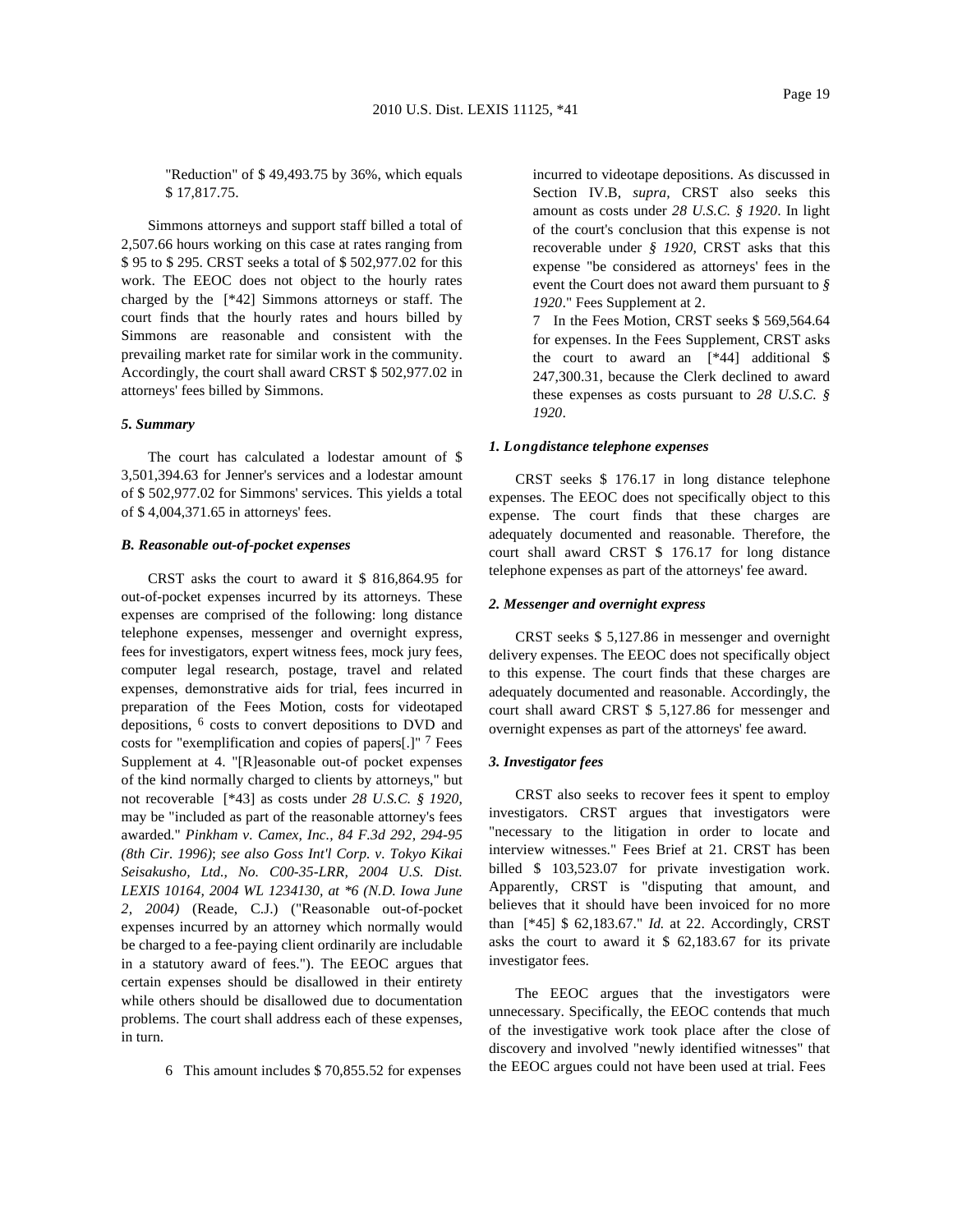Resistance at 15. Alternatively, the EEOC argues that the investigator fees should be "substantially reduced" because the investigators billed excessive hours and charged "exorbitant" hourly rates. *Id.* at 15-16.

Investigator fees are recoverable as out-of-pocket expenses that would ordinarily be passed onto the client. *See, e.g., Knutson v. Ag Processing, Inc., 273 F. Supp. 2d 961, 1021-22 (N.D. Iowa 2003)* (awarding as reasonable out-of-pocket expenses fees to retain a "legal investigator" who interviewed witnesses, performed witness preparation and prepared documents) *rev'd on other grounds, 394 F.3d 1047 (8th Cir. 2005)*. CRST contends it used the investigators to locate the individuals accused of sexual harassment, as well as "other individuals who may have had knowledge of certain claims[.]" Fees Reply [\*46] at 9. CRST claims that locating and interviewing these people was difficult because: (1) many of the allegedly aggrieved persons identified "new and additional harassers" during discovery; (2) many of the accused individuals no longer worked for CRST; (3) the witnesses were "dispersed across the country"; and (4) CRST had "a tight time frame" in which to conduct its investigation. *Id.*

The court finds that CRST's use of investigators was warranted and reasonable in this case. Due to the large number of allegedly aggrieved persons and alleged harassers, the geographic disparity of these individuals and the fact that more than one hundred of the alleged harassers no longer worked at CRST, the use of private investigators was appropriate.

The court also rejects the EEOC's argument that the investigator fees should be "substantially reduced" either because the number of hours billed by the investigators was excessive or because their hourly rates were "exorbitant." Fees Resistance at 15-16. Specifically, the EEOC argues that, "[g]iven the excessive time spent supervising rather than actually investigating, the number of investigator hours should be reduced by 50%." *Id.* at 16. The court disagrees [\*47] that investigator fees associated with monitoring and assigning investigative work should be excluded or reduced. The employment of numerous investigators in various parts of the country undoubtedly required supervision and coordination. In fact, the supervision likely *improved* the efficiency of the investigators' work by preventing duplicative or needless effort. Finally, the court finds that the hourly rates paid to the investigators were reasonable. The hourly rates

ranged from \$ 105 to \$ 300. These rates are reasonable for the tasks performed, which included locating and interviewing witnesses and drafting memoranda to summarize the investigation. Further, CRST has elected to not seek more than \$ 40,000 in investigative fees because it found certain hourly rates objectionable. Accordingly, the court shall award CRST \$ 62,183.67 in out-of-pocket expenses for investigator fees as part of its attorneys' fees award.

# *4. Expert witness fees*

CRST seeks \$ 242,212.22 in expert witness fees for the work of two expert witnesses CRST. This amount consists of \$ 104,866.66 billed by Dr. Jone McFadden Papinchock, an expert in "Industrial and Organizational Psychology." Fees Brief at 22. Dr. Papinchock's [\*48] work included research and analysis of CRST's sexual harassment policies and practices, consultation with CRST's counsel, preparation of an expert report and deposition testimony. The remaining \$ 137,345.56 in expert fees are sought for the work of Dr. Mary Dunn Baker. Dr. Baker has a Ph.D. in Economics. Dr. Baker prepared an expert report and conducted statistical analyses of the gender composition of CRST's workforce and the frequency of sexual harassment at CRST. CRST submitted documentation of these expenses, including invoices and detailed billing reports.

The EEOC objects to the expert witness fees to the extent that they could have been avoided if CRST had moved for and obtained dismissal of this case at an earlier stage. For the reasons stated in Section V.A.4.b., *supra,* the court rejects this argument. The court has reviewed the documentation of these expenses and finds that the fees are reasonable. Accordingly, the court shall award CRST \$ 242,212.22 as an out-of-pocket expense for expert witness fees.

### *5. Mock jury fees*

CRST seeks an award of \$ 74,640.23 for fees expended on a mock jury exercise. CRST contends that the mock jury exercise was "reasonably necessary to address [\*49] the complex and complicated issues, significant strategic decisions, novel issues, and sheer volume of claims involved in this case, including the potential for a jury to hear arguments regarding claims of over 156 women, testimony of up to 405 witnesses, and presentation of up to 3,043 exhibits." *Id.* at 24. CRST states that it held the exercise before the court ruled on its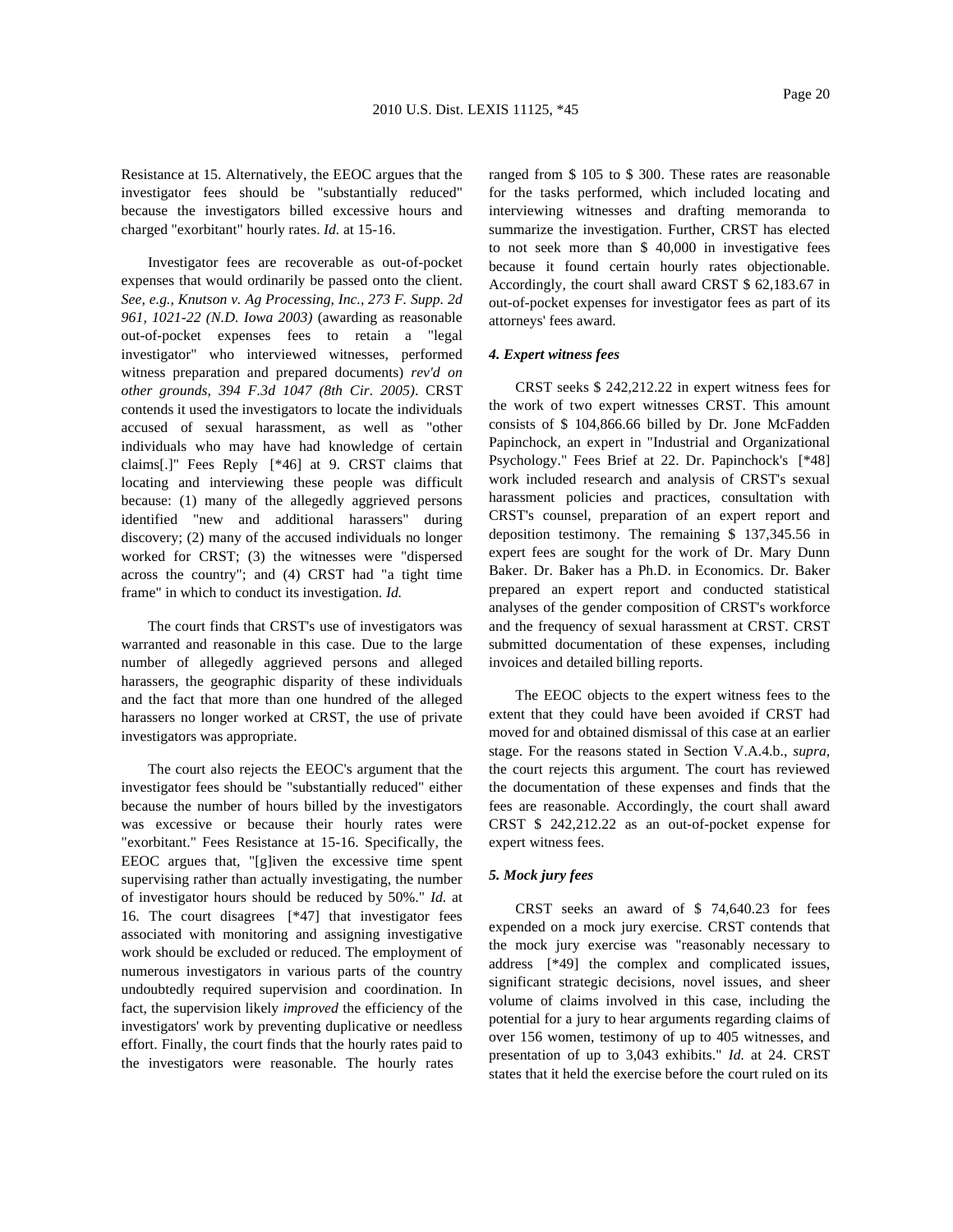dispositive motions and that, although this case did not ultimately go to trial, the exercise "provided significant value to CRST's litigation strategy, including its drafting of the Pretrial Order, witness and exhibit lists, and motions *in limine.*" *Id.* CRST submitted documentation of this expense. The EEOC does not object to the propriety of an award for the mock jury exercise or to the specific amount sought.

Several courts have awarded expenses for the costs of a "mock jury" or similar exercise. **See** *Confederated Tribes of Siletz Indians of Or. v. Weyerhaeuser Co., No. CV 00-1693-A, 2003 U.S. Dist. LEXIS 25830, 2003 WL 23715982, at \*8 (D. Or. Oct. 27, 2003)* (collecting cases) *vacated on other grounds, Weyerhaeuser Co. v. Ross-Simmons Hardwood Lumber Co., Inc., 549 U.S. 312, 127 S. Ct. 1069, 166 L. Ed. 2d 911 (2007)*. However, the court finds that CRST's decision to conduct a [\*50] mock jury was not reasonably necessary to further the litigation in this case. *See Goss,2004 U.S. Dist. LEXIS 10164, 2004 WL 1234130, at \*7* (denying reimbursement for attorneys' fees or expenses incurred in connection with a mock jury exercise). Accordingly, the court denies CRST's request for \$ 74,640.23 in expenses for the mock jury exercise.

## *6. Computer legal research*

CRST seeks an award of \$ 70,780.61 in computerized legal research expenses. However, it is well-settled in the Eighth Circuit that "computer-aided research, like any other form of legal research, is a component of attorneys' fees and cannot be independently taxed as an item of cost in addition to the attorneys' fee award." *Standley v. Chilhowee R-IV Sch. Dist., 5 F.3d 319, 325 (8th Cir. 1993)* (quoting *Leftwich v. Harris-Stowe State College, 702 F.2d 686, 695 (8th Cir. 1983)*. "[C]omputer-based legal research must be factored into the attorneys' hourly rate, hence the cost of the computer time may not be added to the fee award." *Id.* Accordingly, CRST is not entitled to any award for computer-based legal research.

# *7. Postage*

CRST seeks \$ 49.84 for postage expenses incurred by Jenner and billed to CRST. The EEOC does not object to this expense or the [\*51] amount CRST requests. The court finds that this expense is reasonable. Accordingly, the court shall award CRST \$ 49.84 in postage expenses as part of the attorneys' fee award.

#### *8. Travel and related expenses*

CRST seeks \$ 34,914.06 in compensation for travel expenses. This amount includes costs incurred to attend hearings, depositions and to review documents, as well as "meals while out of the office." Fees Brief at 25. The EEOC objects to \$ 3,375.89 of this amount on the grounds that CRST did not provide supporting documentation for certain expenses. In reply, CRST offered additional documentation to support some the travel expenses to which the EEOC objects. *See* Fees Reply Ex. B-D (docket no. 300-2 through 300-4). However, CRST fails to provide the underlying invoices or copies of receipts for several claimed travel expenses totaling \$ 778.12. As a result, the court is unable to assess the reasonableness of these expenses. The remaining amounts are supported by adequate documentation and are reasonable. CRST has reduced its request for travel expenses by excluding items the court would consider discretionary expenditures. Further, the court finds that such expenses are of the type normally [\*52] passed on to a fee-paying client. Accordingly, the court shall award CRST \$ 34,135.94 for the travel expenses of its counsel.

### *9. Demonstrative exhibits for trial*

CRST seeks \$ 78,023.24 for expenditures on demonstrative exhibits for trial. However, the court has reviewed the documentation for these expenses and can identify only \$ 77,125.25 in expenditures. This amount consists of \$ 841 paid to "T&M Services, Inc." to "move furniture to storage." CRST Fee Application Attachment 7I (docket no. 282-21), at 3. The remaining \$ 76,284.25 was paid to "TrialGraphix" to "begin preparation of trial exhibits." Fees Brief at 5. The EEOC objects to the entire amount on the grounds that the expenses are too vague and imprecise to allow the court to conclude if these expenses are reasonable.

The court finds that the documentation supporting this expense is insufficient and the court shall therefore deny this request in its entirety. The \$ 841 invoice from T&M Services states only that the fee was paid to "COMPLETE MOVES, MOVE FURNITURE TO STORAGE." CRST Fee Application Attachment 7I at 3 (emphasis in original). Similarly, the TrialGraphix invoice states that CRST paid TrialGraphix \$ 75,000 for "Processing/Stamping [\*53] & Printing/Binding Project Special Pricing." *Id.* at 4. The court is unable to discern from the documentation what services were performed and how they relate to this lawsuit. Without this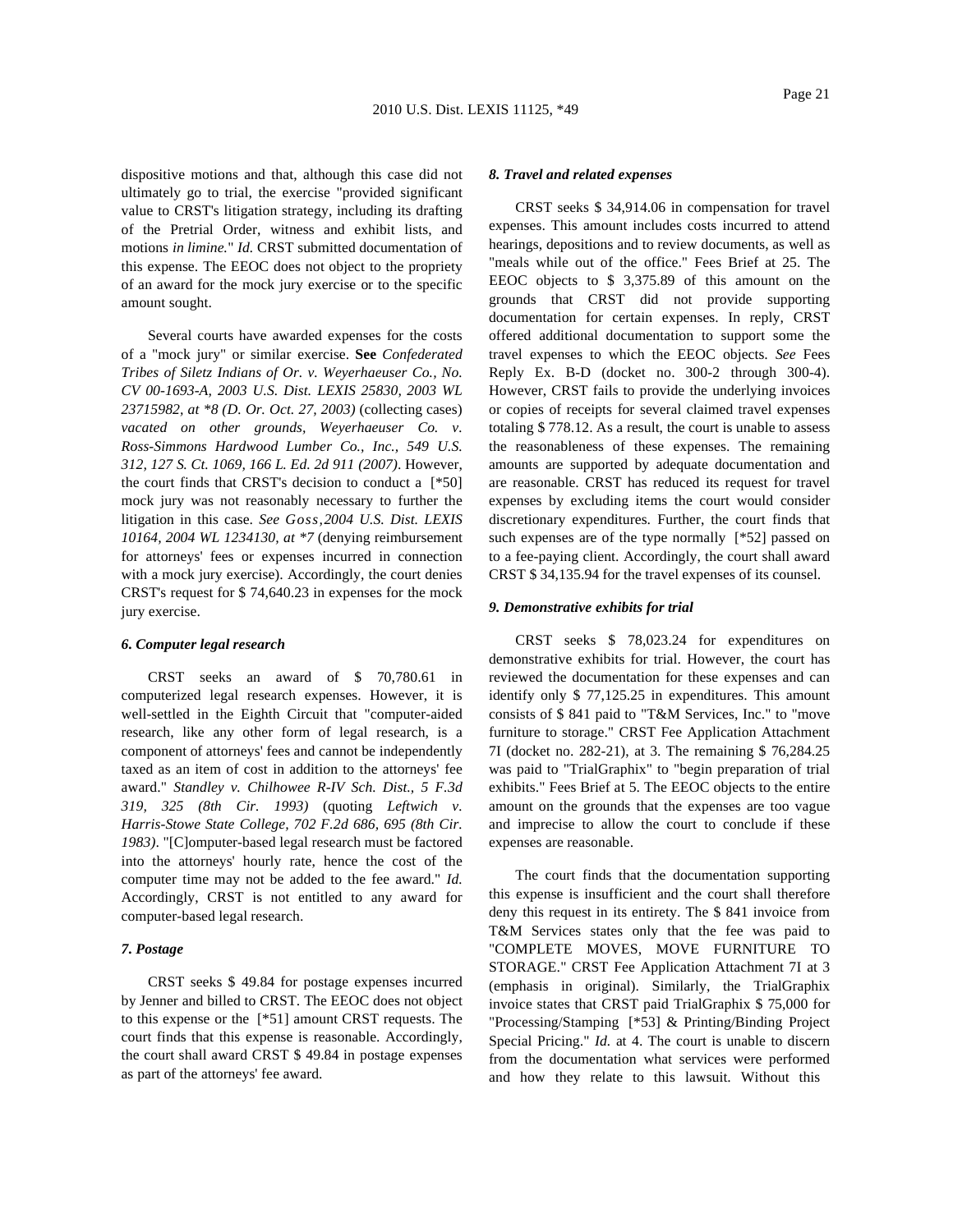information, the court cannot meaningfully consider whether these expenses are reasonable. *See, e.g., H.J. Inc., 925 F.2d at 260-61* (discussing propriety of reducing fee award based on inadequate documentation). Accordingly, the court shall deny CRST's request for expenses related to demonstrative exhibits.

#### *10. Videotaped depositions*

As discussed in Section IV.B.1-2., *supra,* the court declines to award CRST \$ 70,855.52 for videotaped depositions under *§ 1920*. CRST argues that it is nonetheless entitled to this amount as part of the attorneys' fee award. For the reasons previously discussed, the court finds that this expense was unnecessary and unreasonable. *See Jadari v. Shiba Inv., Inc., No. 06-5012-RHB, 2008 U.S. Dist. LEXIS 98204, 2008 WL 5100812, at \*10 (D.S.D. Dec. 3, 2008)* (awarding costs of court reporter but denying expenses for videotaped depositions as an "unreasonable" expense). CRST also obtained stenographic transcripts of the depositions and has not offered a persuasive reason for obtaining both stenographic transcripts [\*54] and video recordings of every deposition. Even if this case had gone to trial, CRST has not shown that any witnesses were likely to be unavailable or that video recordings of depositions would otherwise be useful. Accordingly, the court shall deny this portion of CRST's fee request.

# *11. Additional video-related expenses*

CRST also seeks \$ 57,259.24 for its "costs of conversion of depositions to DVD, ASCII, condensation, postage, and delivery[.]" Fees Supplement at 4. In light of the court's conclusion that the videotaping of depositions was an unreasonable expenditure, the court declines to award these additional video-related expenses.

## *12. Exemplification and copies of papers*

CRST requests "costs for exemplification and copies of papers in the amount of \$ 119,185.55." *Id.* CRST originally sought this amount under *28 U.S.C. § 1920*, which allows an award of such costs "where the copies are necessarily obtained for use in the case." *28 U.S.C. § 1920(4)*. The EEOC objected on the grounds that CRST's documentation was too vague and failed to identify what was printed and or/copied. The EEOC contended that this made it impossible to evaluate whether these copies were necessarily obtained for use [\*55] in the case. The Clerk concluded that CRST's documentation was insufficient

because it did not identify the purpose for the printing and copying and therefore refused to tax this amount as costs. CRST now seeks this amount as reasonable out-of-pocket expenses as part of the attorneys' fee award.

The court finds that CRST is entitled to an award of the expenses incurred by its counsel for copying and printing. CRST submitted extensive documentation of its printing and copying costs. 8 This amount includes in-house printing by CRST's counsel, the rental of printing and/or copying machines and printing services by third parties. The court finds the documentation sufficient and the amount sought is reasonable in light of the thousands of documents, extensive research and motion practice that this case required. Although this expense may have been insufficiently documented to be taxed as costs, it is recoverable as part of the reasonable attorneys' fees. *See, e.g., Emmenegger v. Bull Moose Tube Co., 33 F. Supp. 2d 1127, 1133-34 (E.D. Mo. 1998)* (refusing to tax photocopying expenses as costs under *§ 1920* because plaintiffs failed to segregate the taxable costs but awarding full amount as part [\*56] of attorneys' fee award). Accordingly, the court shall award CRST \$ 119,185.55 for its printing and copying expenses.

> 8 Much of the documentation consists of printouts from Jenner's "nQueue" tracking software, which tracks printing and copying costs based on client matter numbers and then uploads the automated transactions to Jenner's billing system "in order to recover the costs associated with the print/copy work." Bill of Costs Schedule D (docket no. 280-4), at 2.

# *13. Fees for preparation of fee application*

CRST stated in its Brief in support of the Fees Motion that it sought an award of the fees incurred to prepare the Fees Motion and that it would "submit a supplemental filing detailing the total fees incurred with preparation of this petition once briefing is concluded." Fees Brief at 26. In the Supplement, however, CRST states that it "seeks only the nominal fees incurred in preparation of its Fee Petition that have already been submitted to the Court." Supplement at 2. The court interprets this to mean that CRST does not seek additional attorneys' fees for preparation of the Fees Motion other than the fees that the court has already considered. Accordingly, the court does not award [\*57] an additional amount for the preparation of the Fees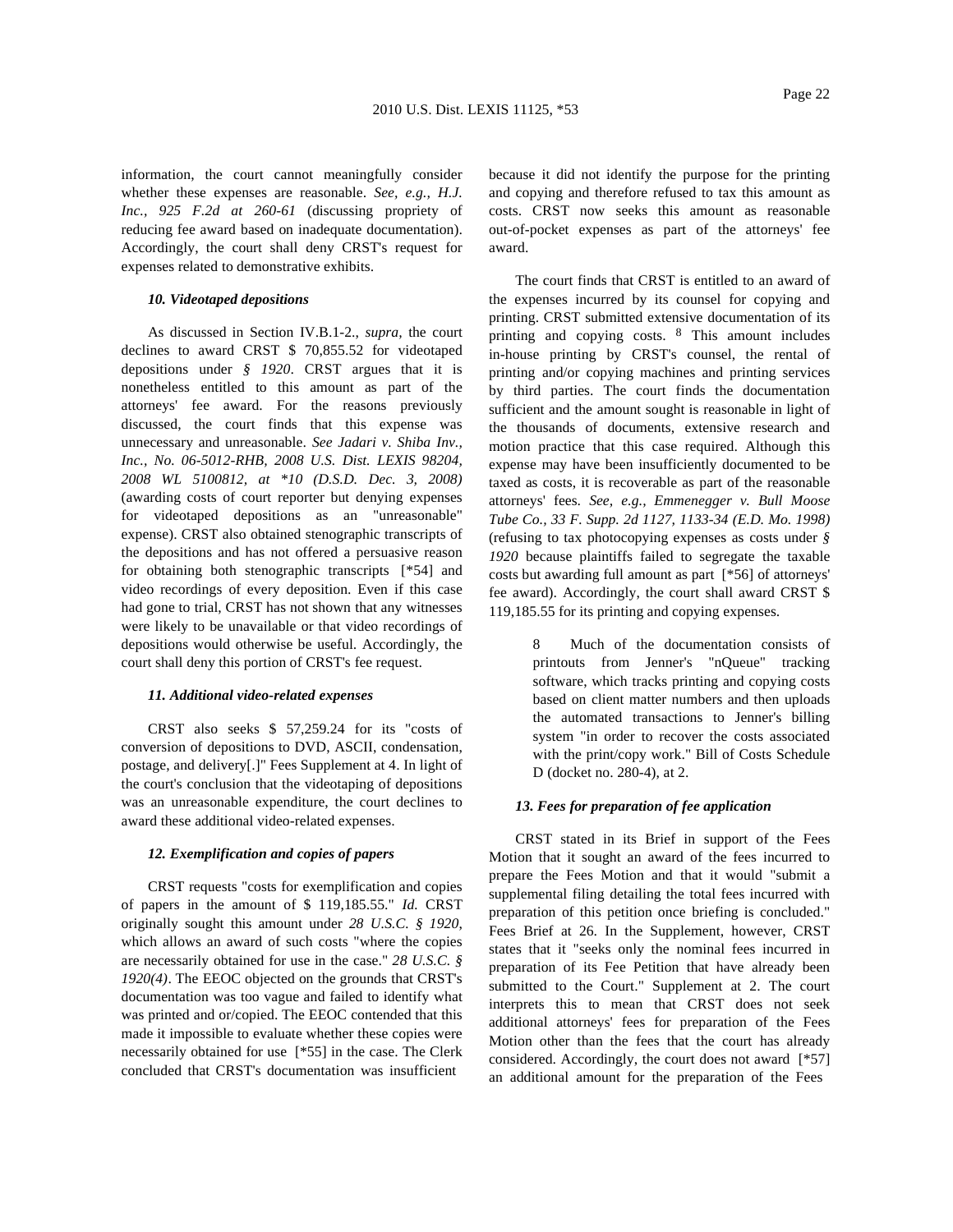Motion.

## *14. Summary*

Based on the foregoing, the court finds that CRST is entitled to an award of reasonable out-of-pocket expenses in the amount of \$ 463,071.25. This amount will be added to the \$ 4,004,371.65 the court shall award for the services of CRST's counsel. This yields a total attorneys' fee award of \$ 4,467,442.90.

## *VI. CONCLUSION*

In light of the foregoing, it is **HEREBY ORDERED THAT:**

> (1) The Costs Motion (docket no. 306) is **DENIED;**

> (2) The Fees Motion (docket no. 282) is **GRANTED IN PART AND DENIED IN PART** as follows:

> > (a) The EEOC is **ORDERED** to pay CRST **\$ 4,004,371.65** in attorneys' fees; and

(b) The EEOC is **ORDERED** to pay CRST **\$ 463,071.25** in expenses, for a total attorneys' fees award of **\$ 4,467,442.90;**

(4) The Clerk of Court is **DIRECTED** to **ENTER JUDGMENT** in favor of CRST in the amount of **\$ 4,560,285.11.** This figure includes attorneys' fees, expenses and the costs taxed in favor of CRST pursuant to *28 U.S.C. § 1920*; and

(5) The Clerk of Court is **DIRECTED** to **CLOSE THIS CASE.**

**DATED** this 9th day of February, 2010.

/s/Linda R. Reade

LINDA R. READE

CHIEF JUDGE, U.S. DISTRICT COURT

NORTHERN DISTRICT OF IOWA